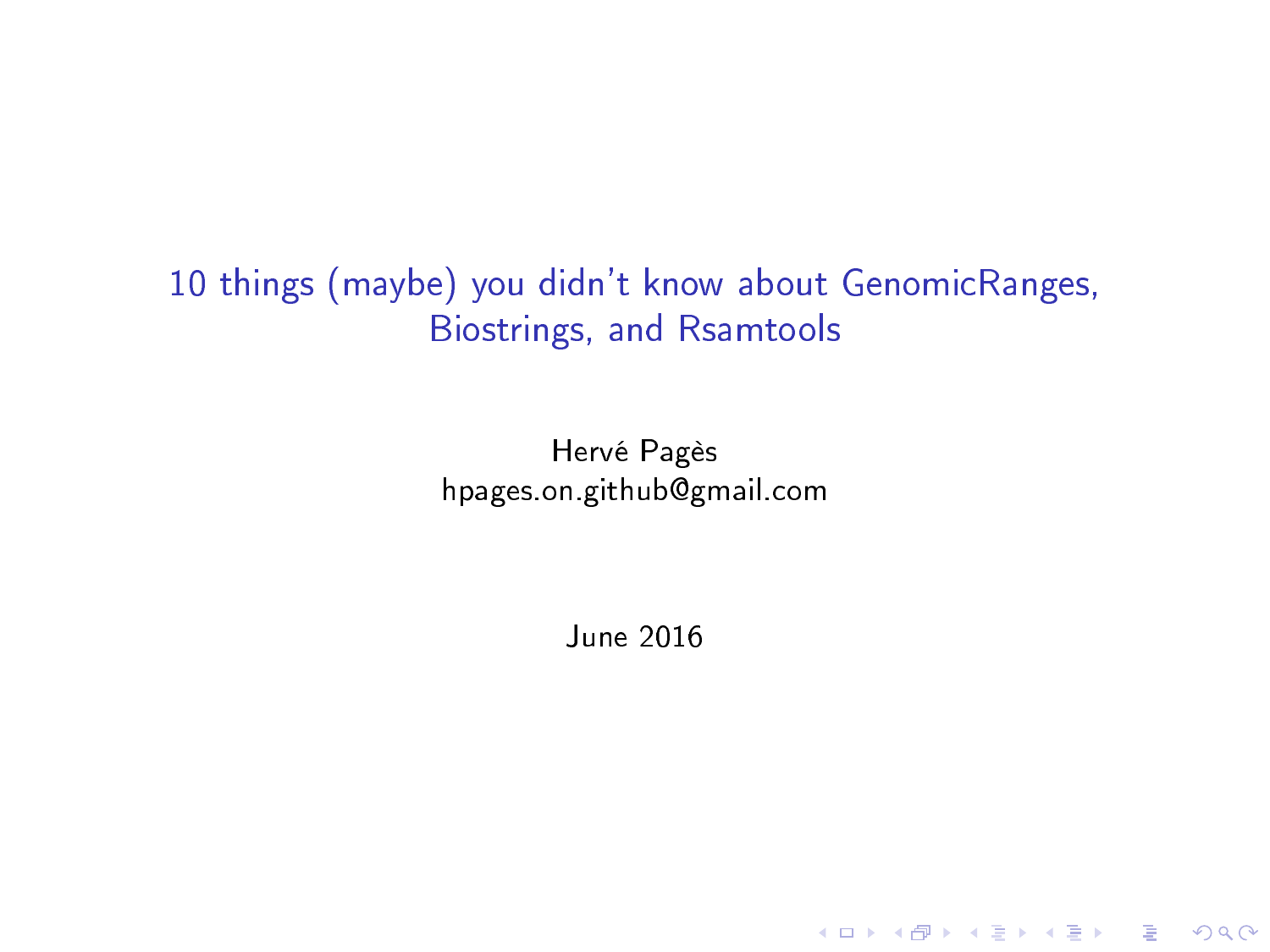#### 1. Inner vs outer metadata columns

```
> mcols(grl)$id <- paste0("ID", seq_along(grl))
> grl
GRangesList object of length 3:
$gr1
GRanges object with 1 range and 2 metadata columns:<br>segnames ranges strand | score GC
      seqnames ranges strand |
  <Rle> <IRanges> <Rle> | <integer> <numeric>
                       3-6 + |
  -------
  seqinfo: 2 sequences from an unspecified genome; no seqlengths
$gr2
GRanges object with 2 ranges and 2 metadata columns:<br>seonames sanges strand | score GC
      seqnames ranges strand | score
          <Rle> <IRanges> <Rle> | <integer> <numeric>
  \begin{array}{ccccccccc}\n[1] & \text{Chrom1} & & 7-9 & & + & & 3 & & 0.3 \\
[2mm] \text{F21} & \text{Chrom1} & & 13-15 & & - & & 4 & & 0.5\n\end{array}[2] Chrom1 13-15-------
  seqinfo: 2 sequences from an unspecified genome; no seqlengths
$gr3
GRanges object with 2 ranges and 2 metadata columns:<br>segnames ranges strand | score GC
      seqnames ranges strand |
          <Rle> <IRanges> <Rle> | <integer> <numeric>
  [1].4
  [2] Chrom2 4-9 - | 2 0.1
```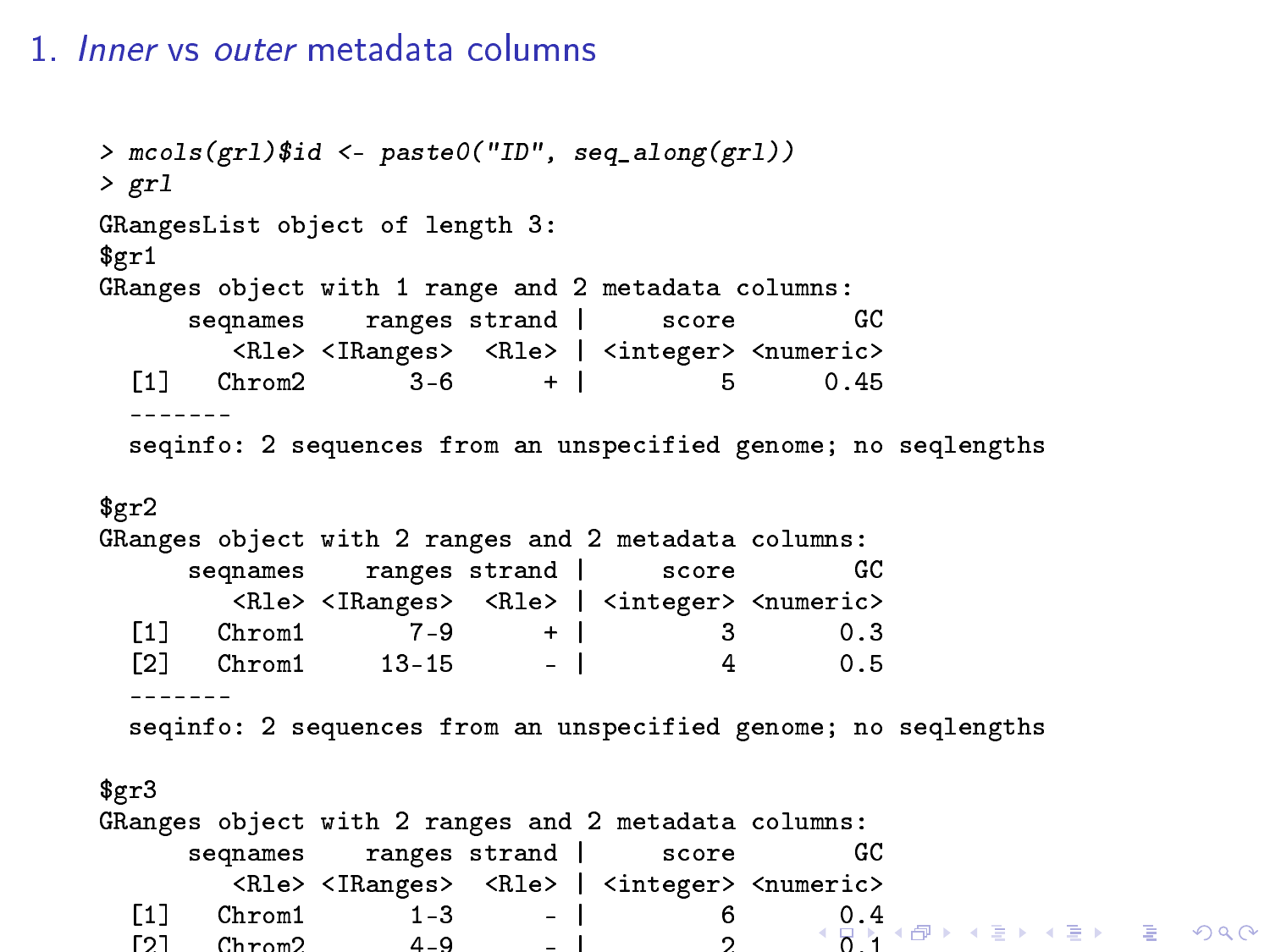#### <span id="page-2-0"></span>1. Inner vs outer metadata columns

```
> mcols(grl) # outer mcols
DataFrame with 3 rows and 1 column
                    id
      <character>
gr1 ID1<br>gr2 ID2
gr2 ID2<br>gr3 ID3
gr3> mcols(unlist(grl, use.names=FALSE)) # inner mcols
DataFrame with 5 rows and 2 columns<br>score GC
         score
   <integer> <numeric><br>5 0.45
\begin{array}{cccc} 1 & 5 & 0.45 \\ 2 & 3 & 0.30 \end{array}\begin{array}{ccc} 2 & \hspace{1.5cm} 3 \\ 3 & \hspace{1.5cm} 4 \end{array}\begin{array}{cccc} 3 & 4 & 0.50 \\ 4 & 6 & 0.40 \end{array}4 6 0.40<br>5 2 0.10
                          0.10
```
K ロ > K @ > K 할 > K 할 > → 할 → ⊙ Q @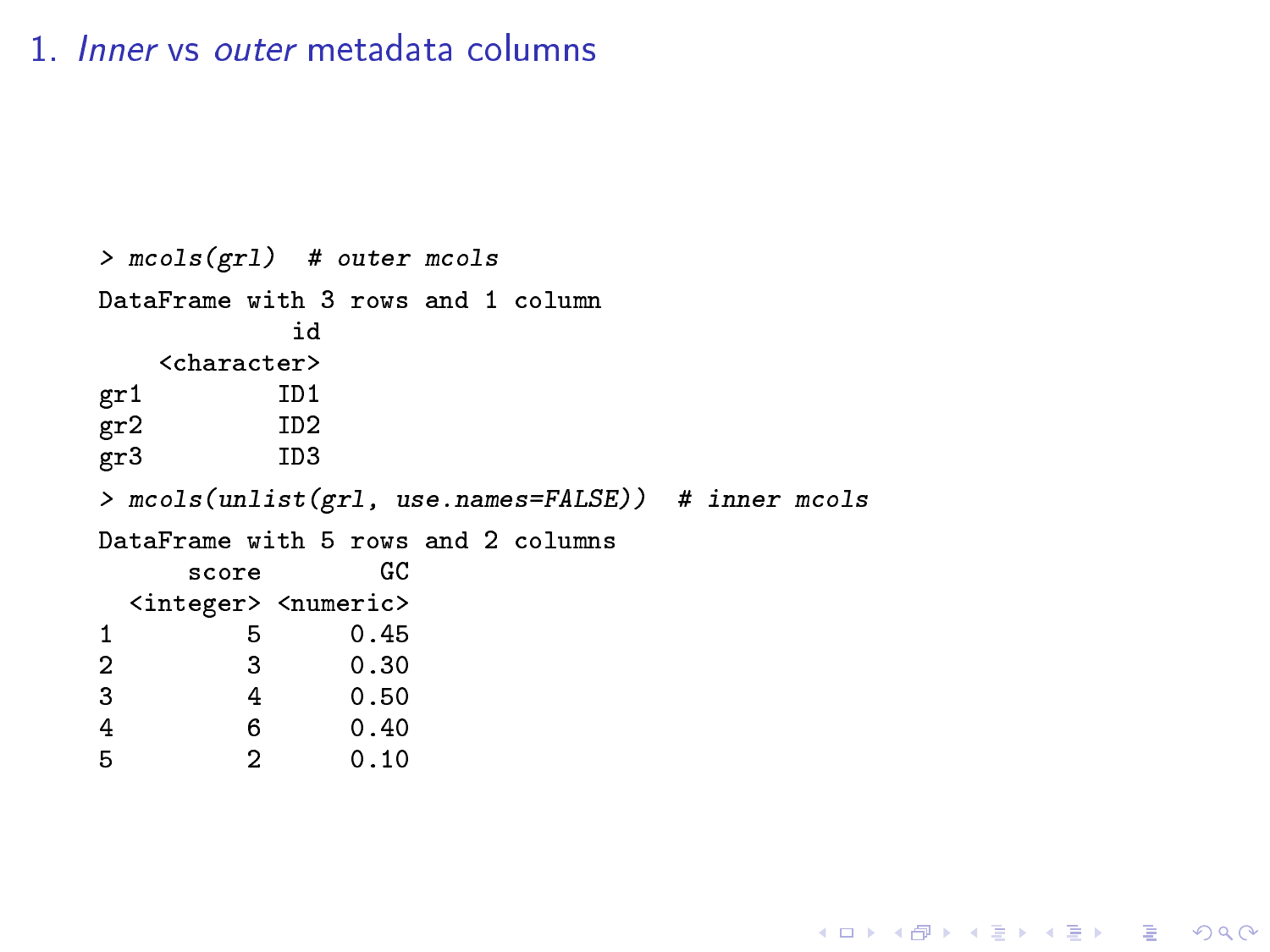Works out-of-the-box on any object that has a strand() getter and setter  $==>$ no need to implement specific methods.

| > gr |                   |                   |                          |                                                                                       |                                                                |  |
|------|-------------------|-------------------|--------------------------|---------------------------------------------------------------------------------------|----------------------------------------------------------------|--|
|      |                   |                   |                          |                                                                                       | GRanges object with 10 ranges and 2 metadata columns:          |  |
|      |                   |                   |                          | seqnames ranges strand   score                                                        | GС                                                             |  |
|      |                   |                   |                          | <rle> <iranges> <rle>   <integer> <numeric></numeric></integer></rle></iranges></rle> |                                                                |  |
| a    | chr2              | $1 - 10$          | $-1$                     |                                                                                       | 1.000000                                                       |  |
| b    |                   | chr2 2-10 +       |                          |                                                                                       | 2 0.888889                                                     |  |
| c    |                   | chr2 3-10         | $\sim 10^{11}$ m $\pm 1$ |                                                                                       | 3 0.777778                                                     |  |
| ٠    | <b>Contractor</b> | <b>Contractor</b> | <b>Contract Contract</b> | <b>Contract Contract</b>                                                              | $\cdots$                                                       |  |
| h    | chr3              | $8 - 10$          | $+$                      |                                                                                       | 8 0.222222                                                     |  |
| i    | chr3              | $9 - 10$          | $\sim$ $ \sim$ $\sim$    |                                                                                       | 9 0.111111                                                     |  |
| j    | chr3              | 10                | $\equiv$                 | 10 <sup>1</sup>                                                                       | 0.000000                                                       |  |
|      |                   |                   |                          |                                                                                       |                                                                |  |
|      |                   |                   |                          |                                                                                       | seqinfo: 3 sequences from an unspecified genome; no seqlengths |  |

KID KORK KERKER E KORCH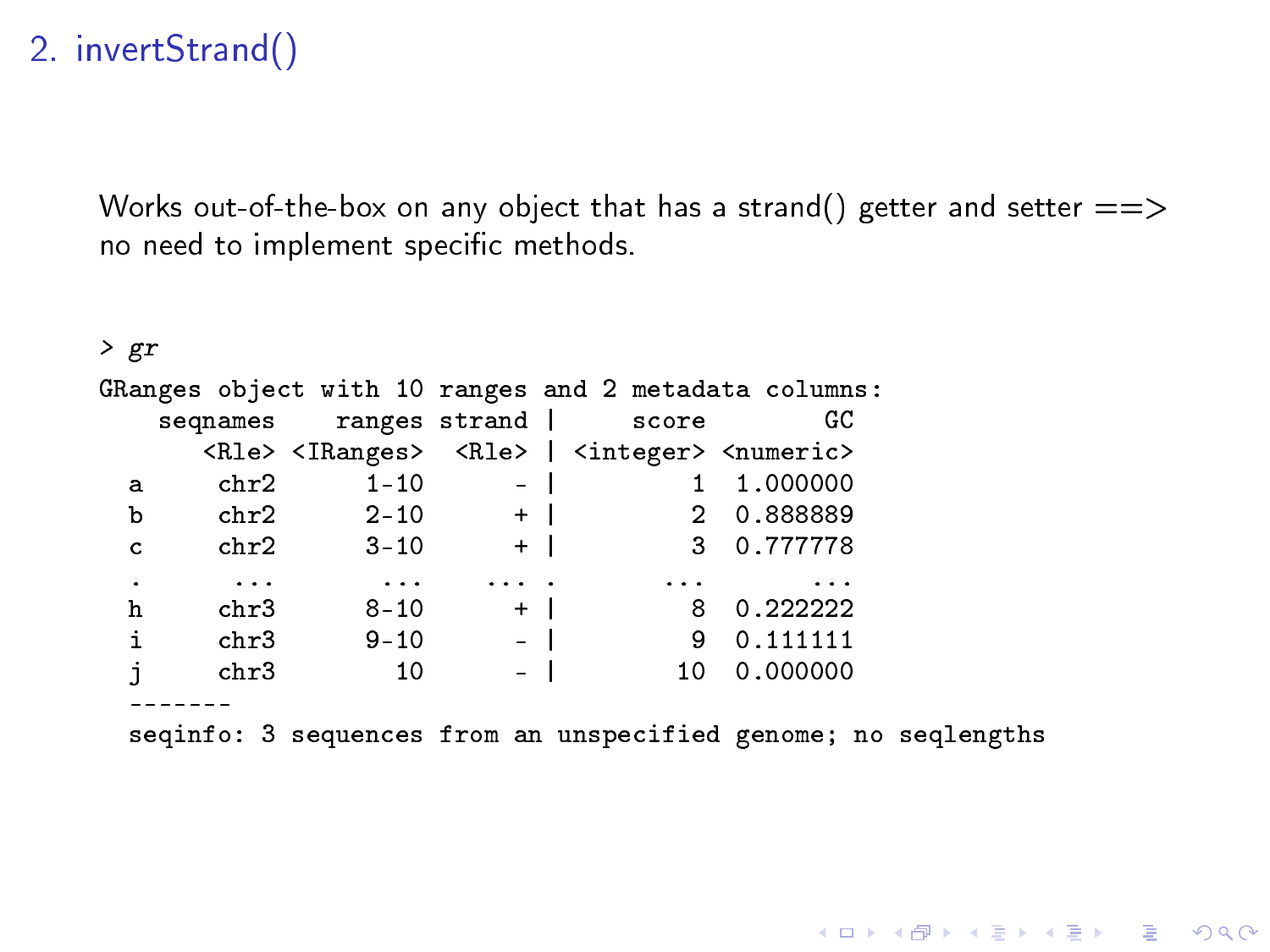```
> invertStrand(gr)
GRanges object with 10 ranges and 2 metadata columns:<br>segnames ranges strand | score GC
   seqnames ranges strand |
      <Rle> <IRanges> <Rle> | <integer> <numeric>
 a chr2 1-10 + | 1 1.000000<br>b chr2 2-10 - | 2 0.888889b chr2 2-10 - | 2 0.888889
 c chr2 3-10
  . ... ... ... . ... ...
  h chr3 8-10 - | 8 0.222222
 i chr3 9-10 + | 9 0.111111<br>j chr3 10 + | 10 0.000000
       chr3 10
  -------
 seqinfo: 3 sequences from an unspecified genome; no seqlengths
```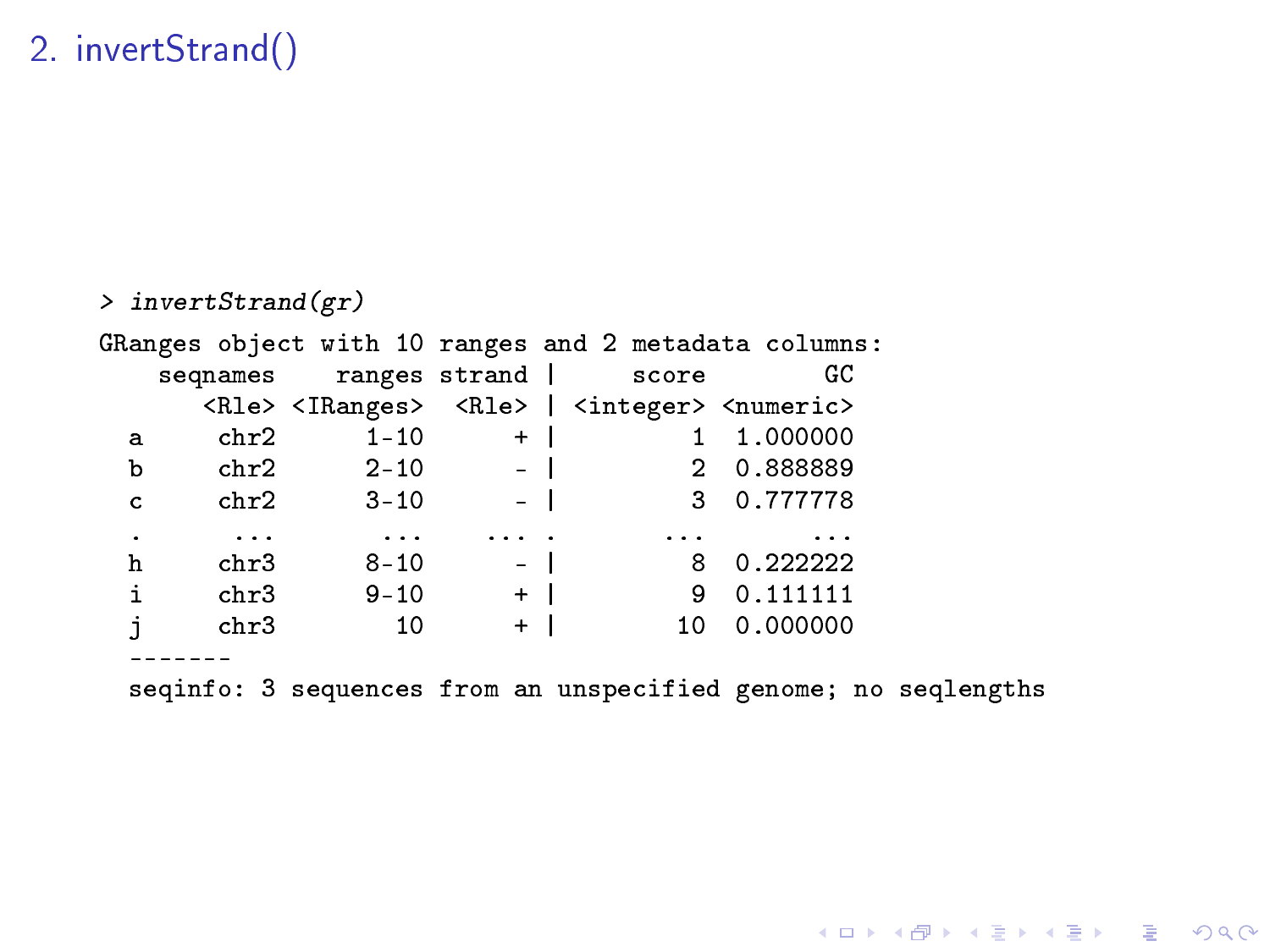```
> grl
GRangesList object of length 3:
$gr1
GRanges object with 1 range and 2 metadata columns:<br>segnames strand score GC
     seqnames ranges strand | score
       <Rle> <IRanges> <Rle> | <integer> <numeric>
 [1] Chrom2 3-6 + | 5 0.45
 -------
 seqinfo: 2 sequences from an unspecified genome; no seqlengths
$gr2
GRanges object with 2 ranges and 2 metadata columns:
     seqnames ranges strand | score GC
       <Rle> <IRanges> <Rle> | <integer> <numeric>
 [1] Chrom1 7-9 + | 3 0.3
 [2] Chrom1 13-15 - |
 -------
 seqinfo: 2 sequences from an unspecified genome; no seqlengths
$gr3
GRanges object with 2 ranges and 2 metadata columns:
     seqnames ranges strand | score GC
       <Rle> <IRanges> <Rle> | <integer> <numeric>
 [1] Chrom1 1-3 - | 6 0.4
 [2] Chrom2 4-9.1
 -------
```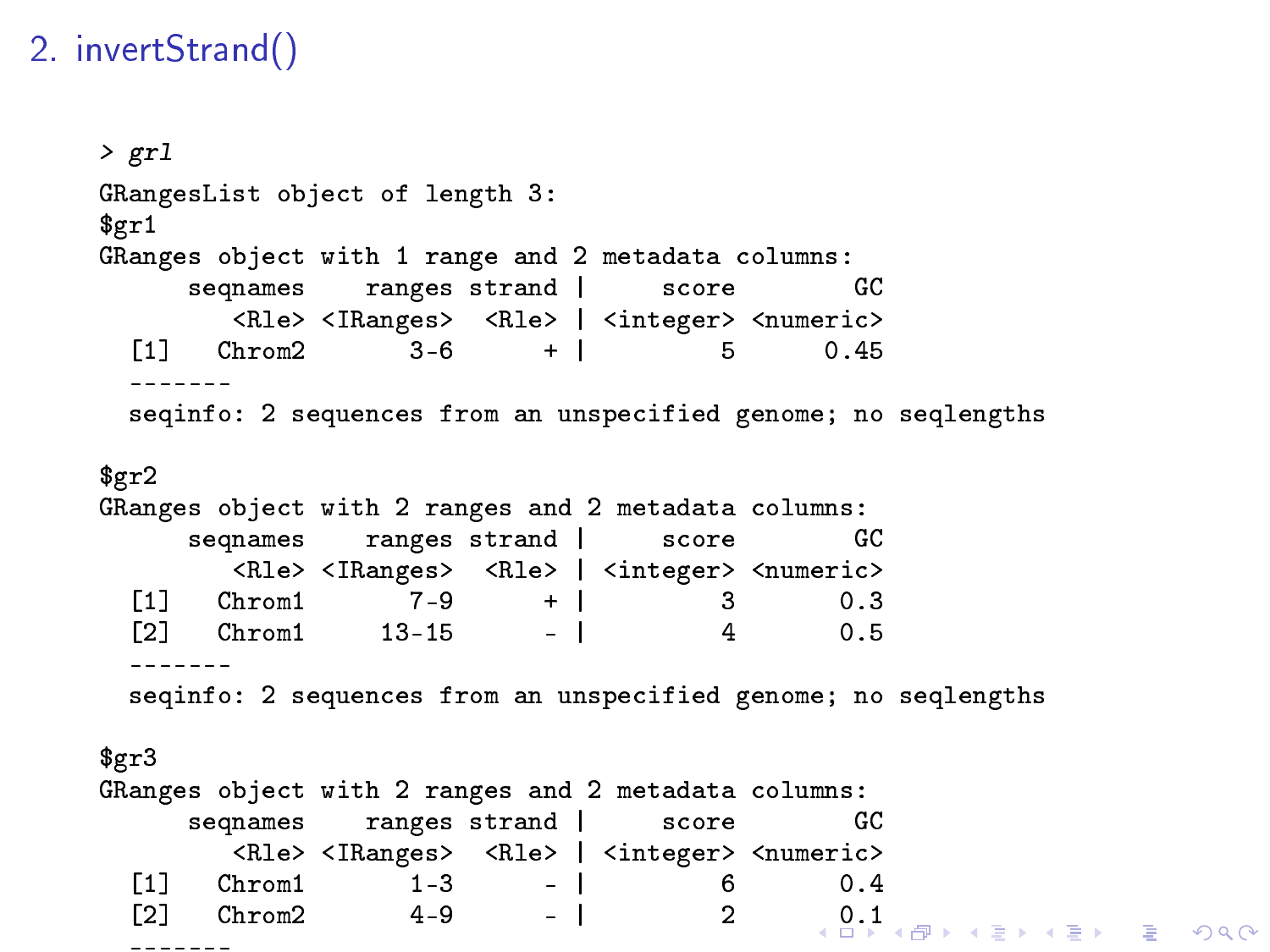```
> invertStrand(grl)
GRangesList object of length 3:
$gr1
GRanges object with 1 range and 2 metadata columns:<br>segnames strand score GC
     seqnames ranges strand | score
        <Rle> <IRanges> <Rle> | <integer> <numeric>
 [1] Chrom2 3-6 - | 5 0.45
  -------
 seqinfo: 2 sequences from an unspecified genome; no seqlengths
$gr2
GRanges object with 2 ranges and 2 metadata columns:
     seqnames ranges strand | score GC
        <Rle> <IRanges> <Rle> | <integer> <numeric>
 [1] Chrom1 7-9 - | 3 0.3
 [2] Chrom1 13-15 + |
  -------
 seqinfo: 2 sequences from an unspecified genome; no seqlengths
$gr3
GRanges object with 2 ranges and 2 metadata columns:<br>segmames ranges strand | score 60
     seqnames ranges strand | score
        <Rle> <IRanges> <Rle> | <integer> <numeric>
  [1] Chrom1 1-3 + | 6 0.4
  [2] Chrom2 4-9 + | 2 .1-------
```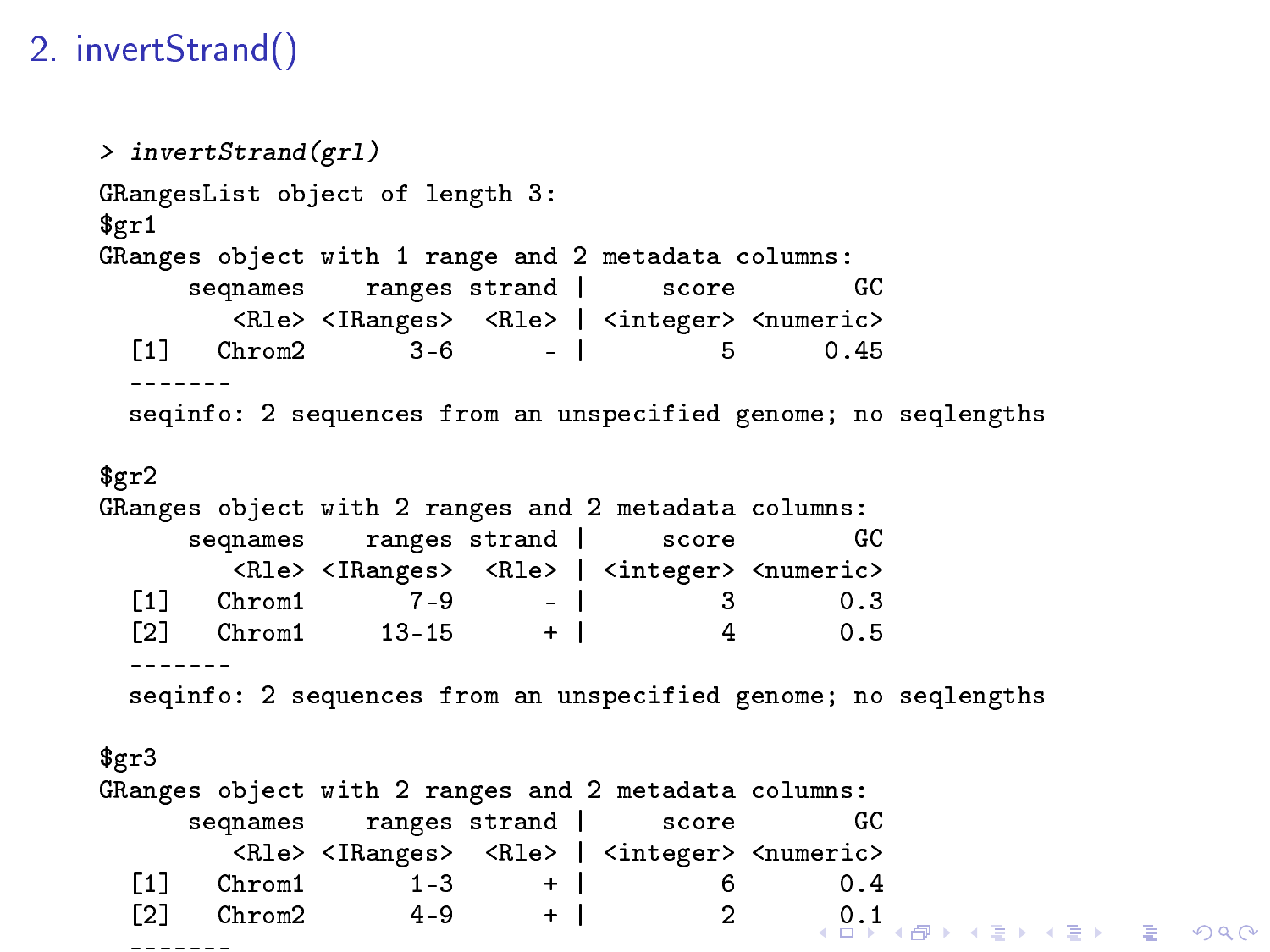## <span id="page-7-0"></span>3. extractList()

Extract groups of elements from a vector-like object and return them in a list-like object.

```
> cvg <- Rle(c(0L, 2L, 5L, 1L, 0L), c(10, 6, 3, 4, 15))
> cvg
integer-Rle of length 38 with 5 runs
 Lengths: 10 6 3 4 15
 Values : 0 2 5 1 0
> i <- IRanges(c(16, 19, 9), width=5, names=letters[1:3])
\frac{1}{2} i
IRanges object with 3 ranges and 0 metadata columns:
      start end width
   <integer> <integer> <integer>
 a 16 20 5
 b 19 23 5
 c 9 13 5
```
**KORKA SERKER ORA**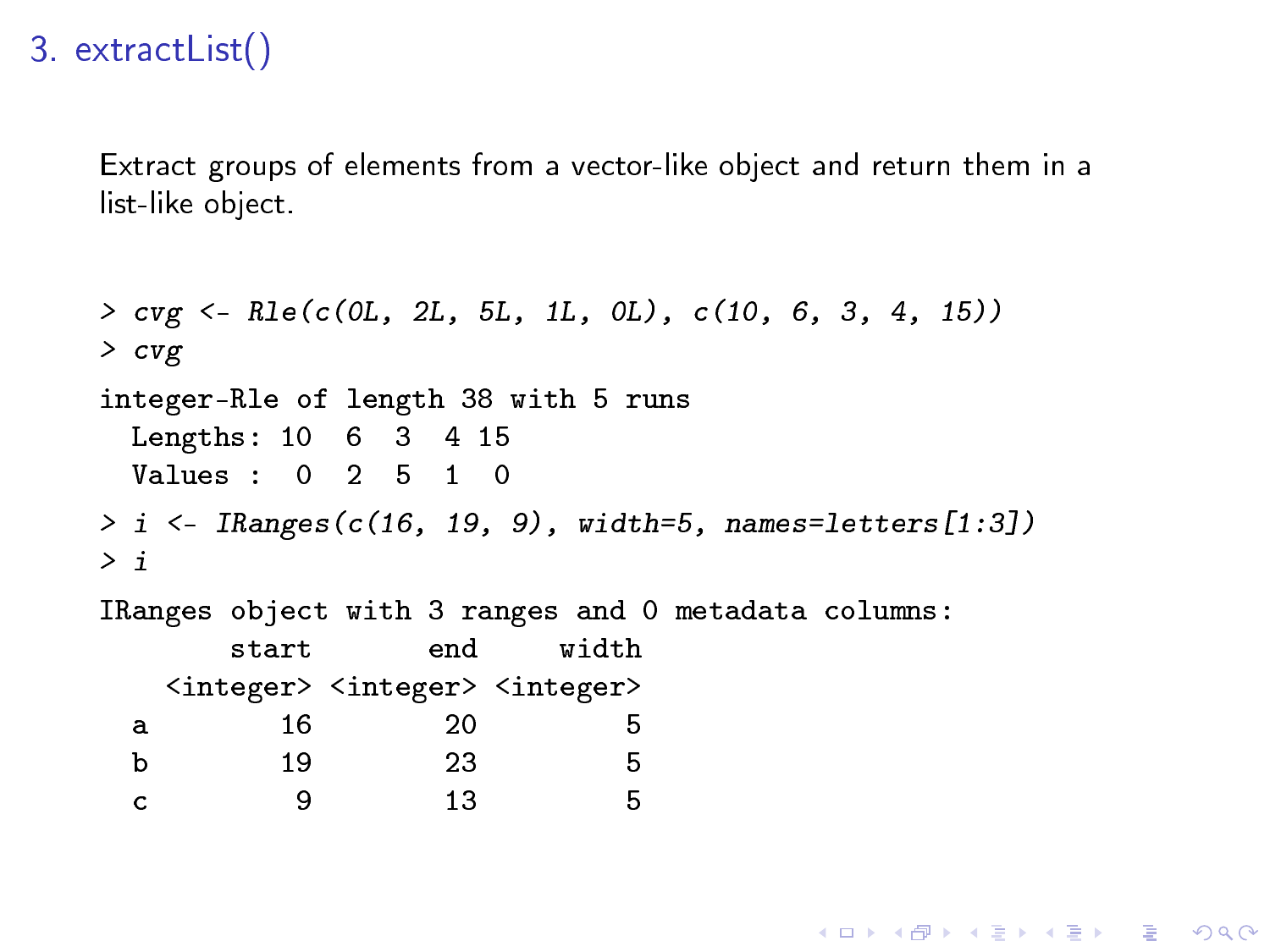## 3. extractList()

```
> extractList(cvg, i)
RleList of length 3
$a
integer-Rle of length 5 with 3 runs
 Lengths: 1 3 1
 Values : 2 5 1
$b
integer-Rle of length 5 with 2 runs
 Lengths: 1 4
 Values : 5 1
s<sub>c</sub>integer-Rle of length 5 with 2 runs
 Lengths: 2 3
 Values : 0 2
```
K ロ ▶ K 個 ▶ K 할 > K 할 > 1 할 > 1 이익어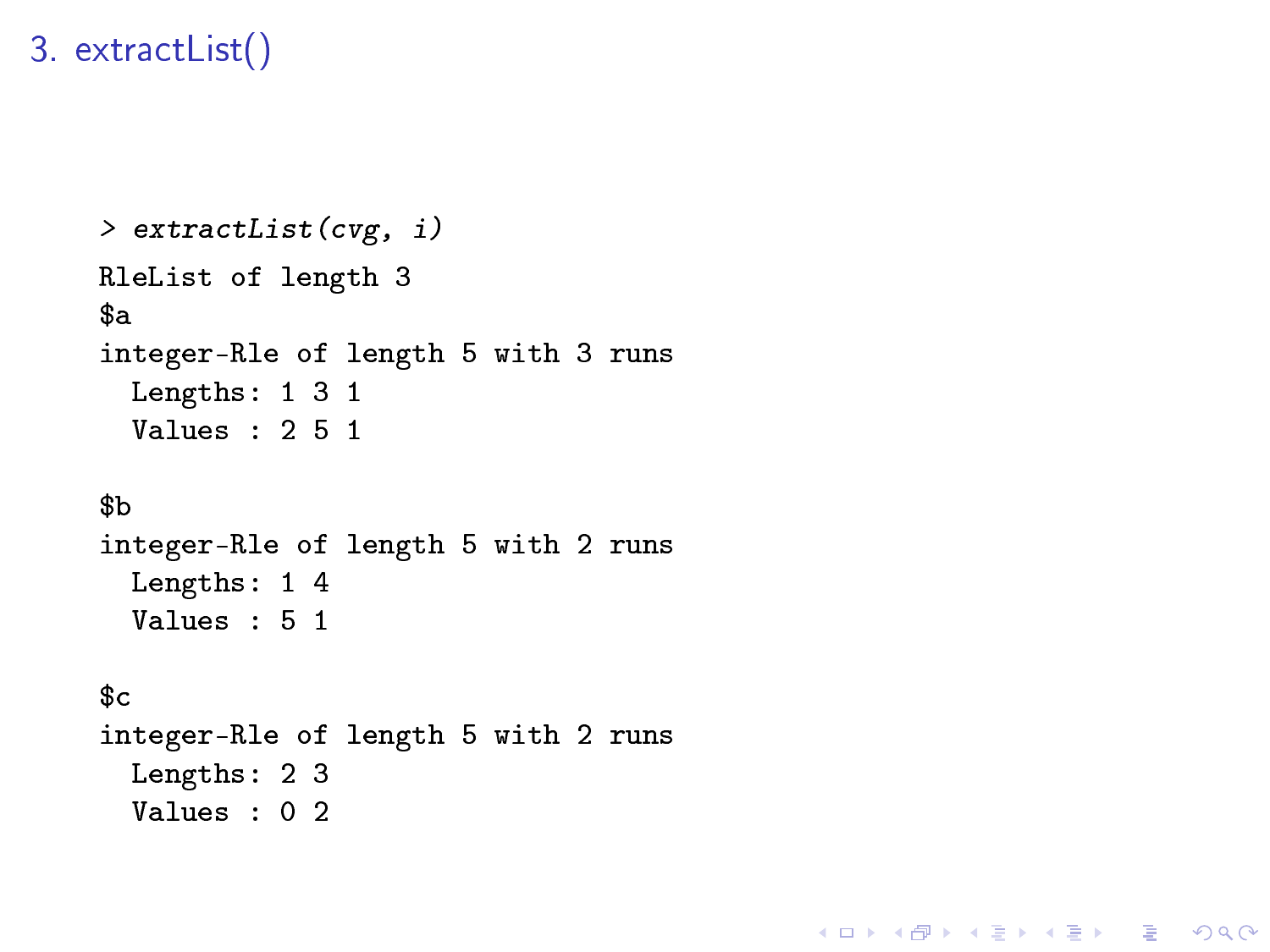# 3. extractList()

```
i can be an IntegerList object:
> i <- IntegerList(c(25:20), NULL, seq(from=2, to=length(cvg), by=2))
> i
IntegerList of length 3
[[1]] 25 24 23 22 21 20
[[2]] integer(0)
[[3]] 2 4 6 8 10 12 14 16 18 20 22 24 26 28 30 32 34 36 38
> extractList(cvg, i)
RleList of length 3
[[1]]
integer-Rle of length 6 with 2 runs
  Lengths: 2 4
  Values : 0 1
[[2]]
integer-Rle of length 0 with 0 runs
  Lengths:
  Values :
[[][][][][][][][][][][][][][][][][][][][][][][][][][][][][][][][][][][][][integer-Rle of length 19 with 5 runs
  Lengths: 5 3 1 2 8
  Values : 0 2 5 1 0K ロ ▶ K 個 ▶ K 할 > K 할 > 1 할 > 1 이익어
```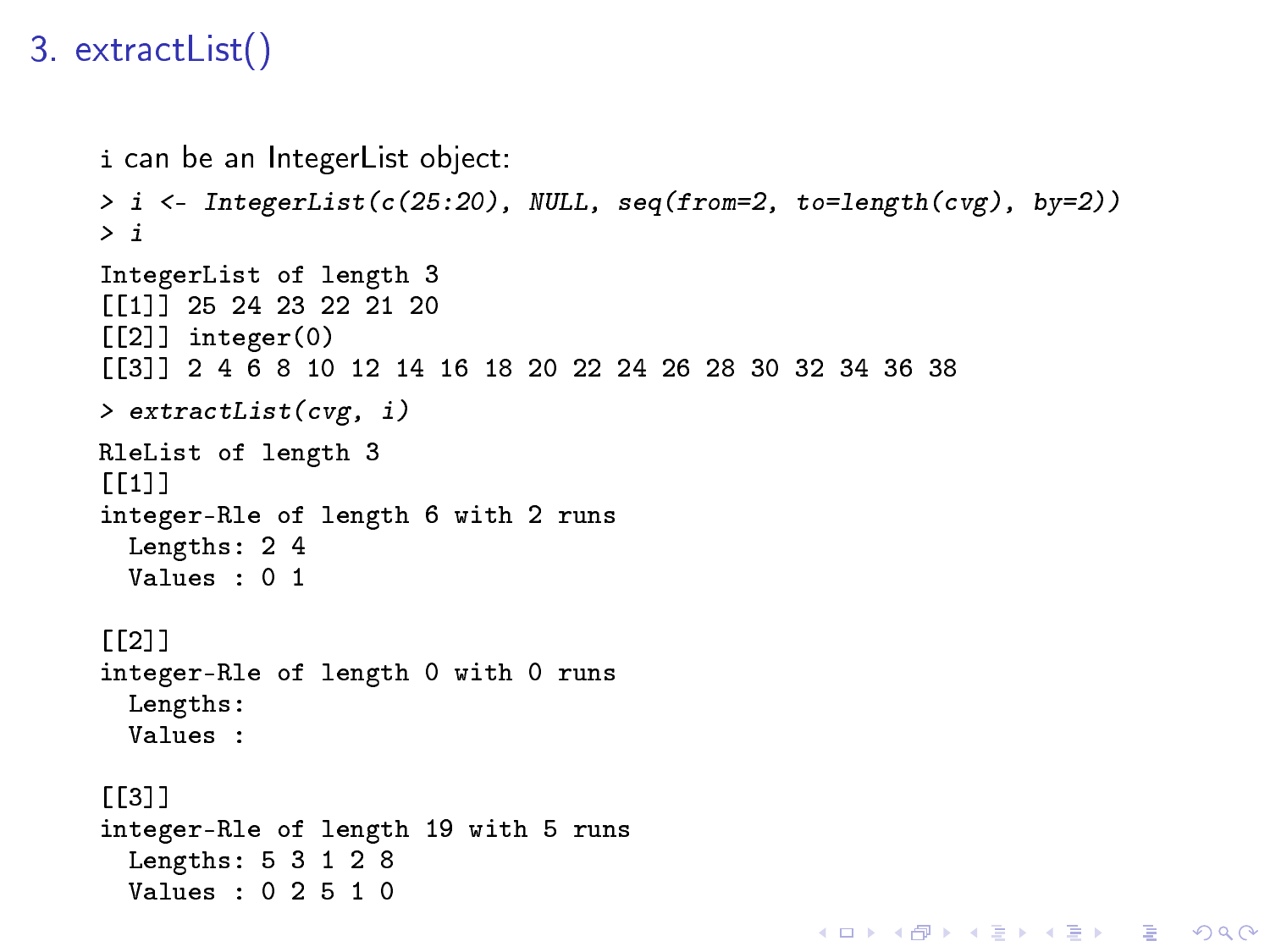4. 'with.revmap' arg for reduce() and (now) disjoin()

> ir

IRanges object with 6 ranges and 2 metadata columns: start end width | id score <integer> <integer> <integer> | <character> <integer>  $[1]$  11 13 3 | a 3  $[2]$  12 14 3 b 2  $[3]$  13 15 3 c 1  $[4]$  2 4 3 d 0 [5] 7 9 3 | e -1  $[6]$  6 8 3 f -2 > ir2 <- reduce(ir, with.revmap=TRUE)  $>$  ir2 IRanges object with 3 ranges and 1 metadata column: start end width crevmap <integer> <integer> <integer> | <IntegerList>  $[1]$  2 4 3 4  $[2] \t 6 \t 9 \t 4 \t 6,5$  $[3]$  11 15 5 | 1,2,3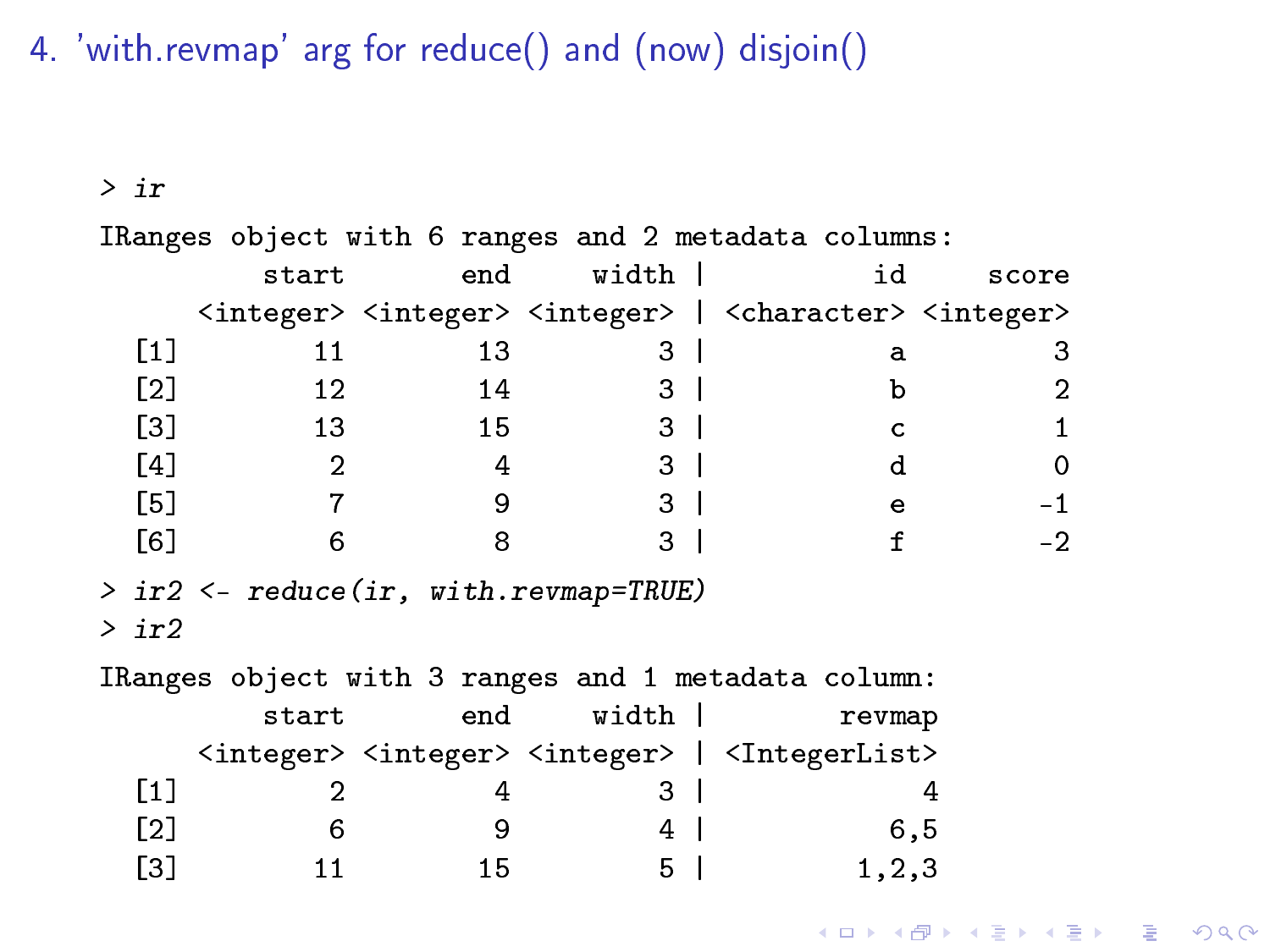4. 'with.revmap' arg for reduce() and disjoin()

```
> revmap <- mcols(ir2)$revmap
> extractList(mcols(ir)$id, revmap)
CharacterList of length 3
[[1]] d
[12]] f e
[[3]] a b c
> extractList(mcols(ir)$score, revmap)
IntegerList of length 3
[11] 0
\lceil[2]] -2 -1
[[3]] 3 2 1
> mcols(ir2) <- DataFrame(id=extractList(mcols(ir)$id, revmap),
+ score=extractList(mcols(ir)$score, revmap))
> ir2
IRanges object with 3 ranges and 2 metadata columns:
           start end width | id score
      <integer> <integer> <integer> | <CharacterList> <IntegerList>
  \begin{array}{ccccccc} \texttt{[1]} & & 2 & & 4 & & 3 & & & \texttt{d} & & & \ \texttt{[2]} & & 6 & & 9 & & 4 & & & \texttt{f.e} & & -2.-1 \end{array}\begin{array}{ccccccccccccc}\n 2 & 6 & 9 & 4 & \end{array} f.e -2.-1
  \begin{array}{ccccccc} \text{[3]} & & & 11 & & & 15 & & 5 & & & \text{a.b.c} & & & 3.2.1 \end{array}
```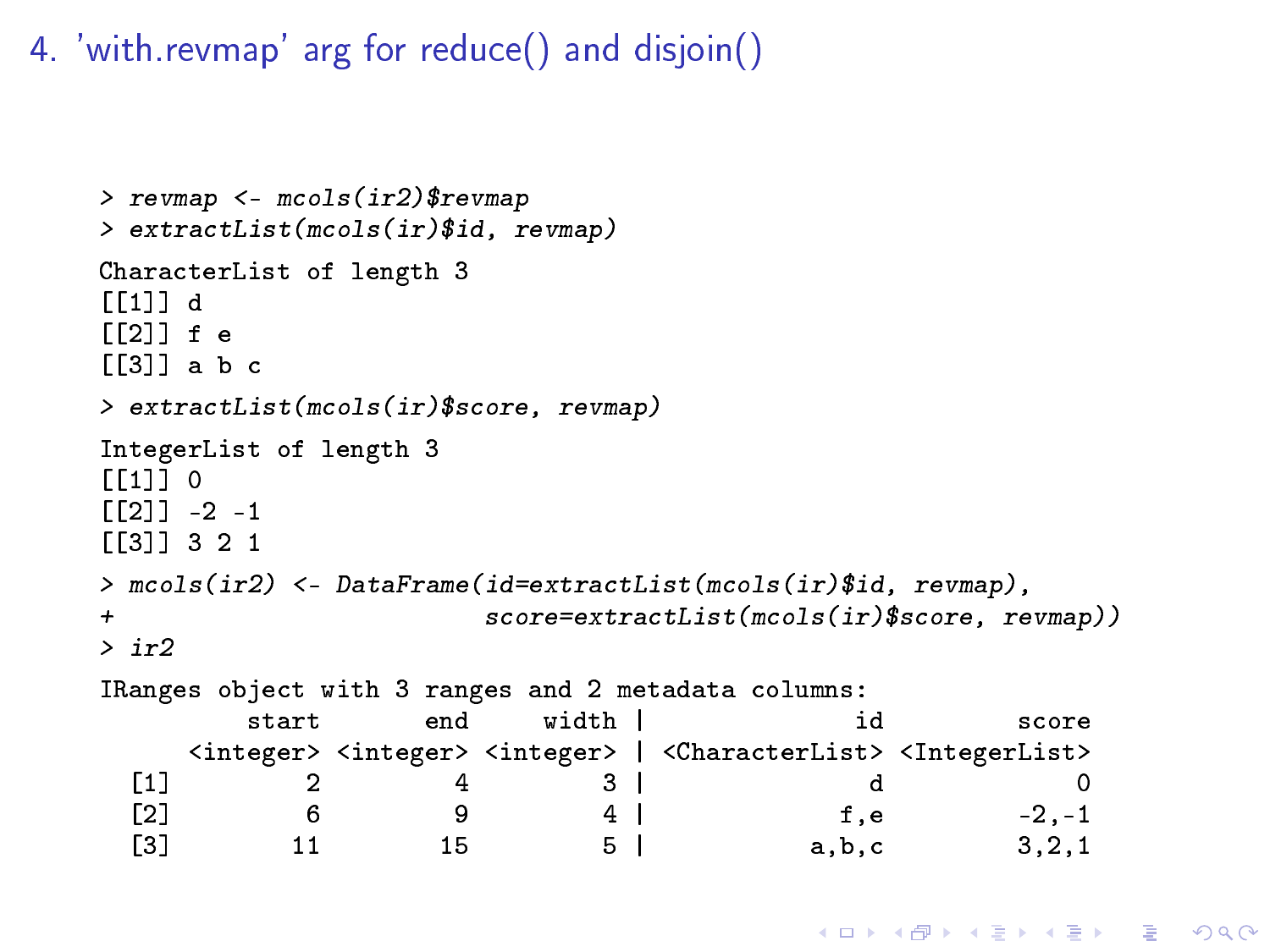#### 5. Zero-width ranges

findOverlaps/countOverlaps support zero-width ranges.

```
> sliding_query <- IRanges(1:6, width=0)
> sliding_query
IRanges object with 6 ranges and 0 metadata columns:
      start end width
   <integer> <integer> <integer>
 [1] 1 0 0
 [2] 2 1 0[3] 3 2 0
 [4] 4 3 0
 [5] 5 4 0
 [6] 6 5 0
> countOverlaps(sliding_query, IRanges(3, 4))
[1] 0 0 0 1 0 0
```
But you have to specify minoverlap=0 for this to work (default is 1).

```
> countOverlaps(sliding_query, IRanges(3, 4), minoverlap=0)
[1] 0 0 0 1 0 0
```
**KORKA SERKER ORA**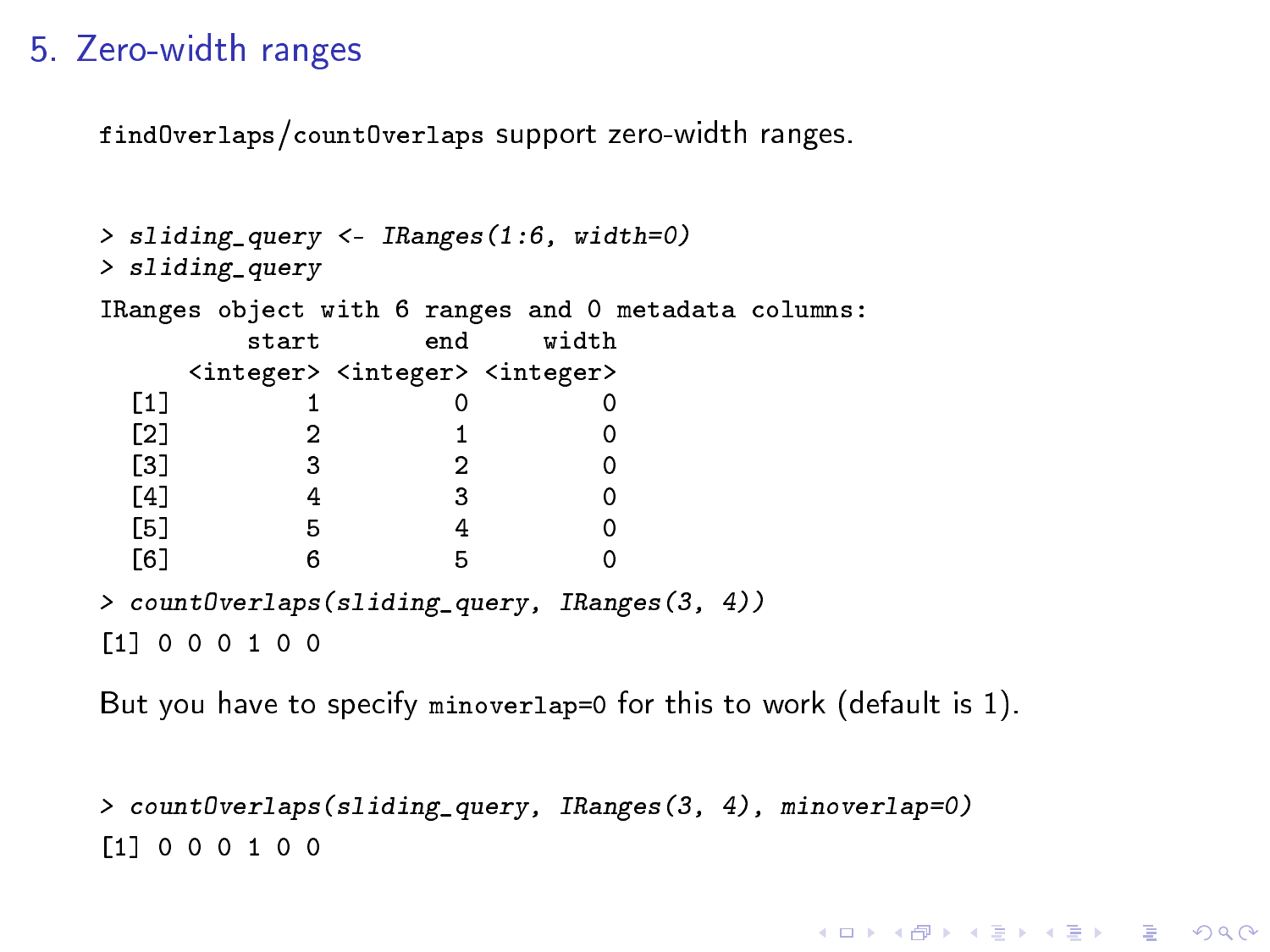Perform multiple substitutions at arbitrary positions in a set of sequences.

```
> library(Biostrings)
> library(hgu95av2probe)
> probes <- DNAStringSet(hgu95av2probe)
> probes
DNAStringSet object of length 201800:
        width seq
    [1] 25 TGGCTCCTGCTGAGGTCCCCTTTCC
    [2] 25 GGCTGTGAATTCCTGTACATATTTC
    [3] 25 GCTTCAATTCCATTATGTTTTAATG
     ... ... ...
[201798] 25 TTCTGTCAAAGCATCATCTCAACAA
[201799] 25 CAAAGCATCATCTCAACAAGCCCTC
[201800] 25 GTGCTCCTTGTCAACAGCGCACCCA
```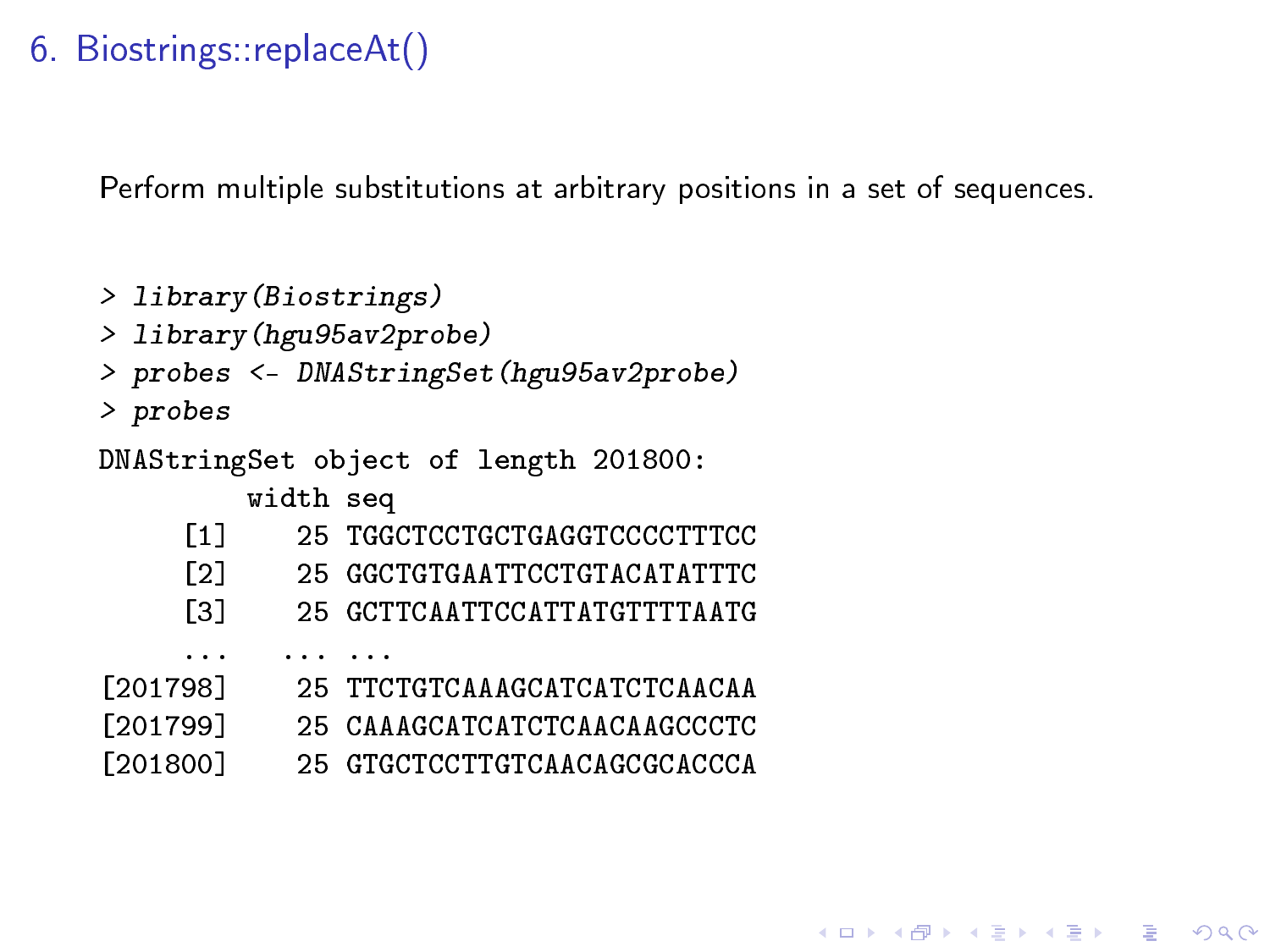Replace 3rd and 4th nucleotides by pattern -++-.

```
> replaceAt(probes, at=IRanges(3, 4), value="-++-")
DNAStringSet object of length 201800:
        width seq
    [1] 27 TG-++-TCCTGCTGAGGTCCCCTTTCC
    [2] 27 GG-++-GTGAATTCCTGTACATATTTC
    [3] 27 GC-++-CAATTCCATTATGTTTTAATG
    ... ... ...
[201798] 27 TT-++-GTCAAAGCATCATCTCAACAA
[201799] 27 CA-++-GCATCATCTCAACAAGCCCTC
[201800] 27 GT-++-TCCTTGTCAACAGCGCACCCA
```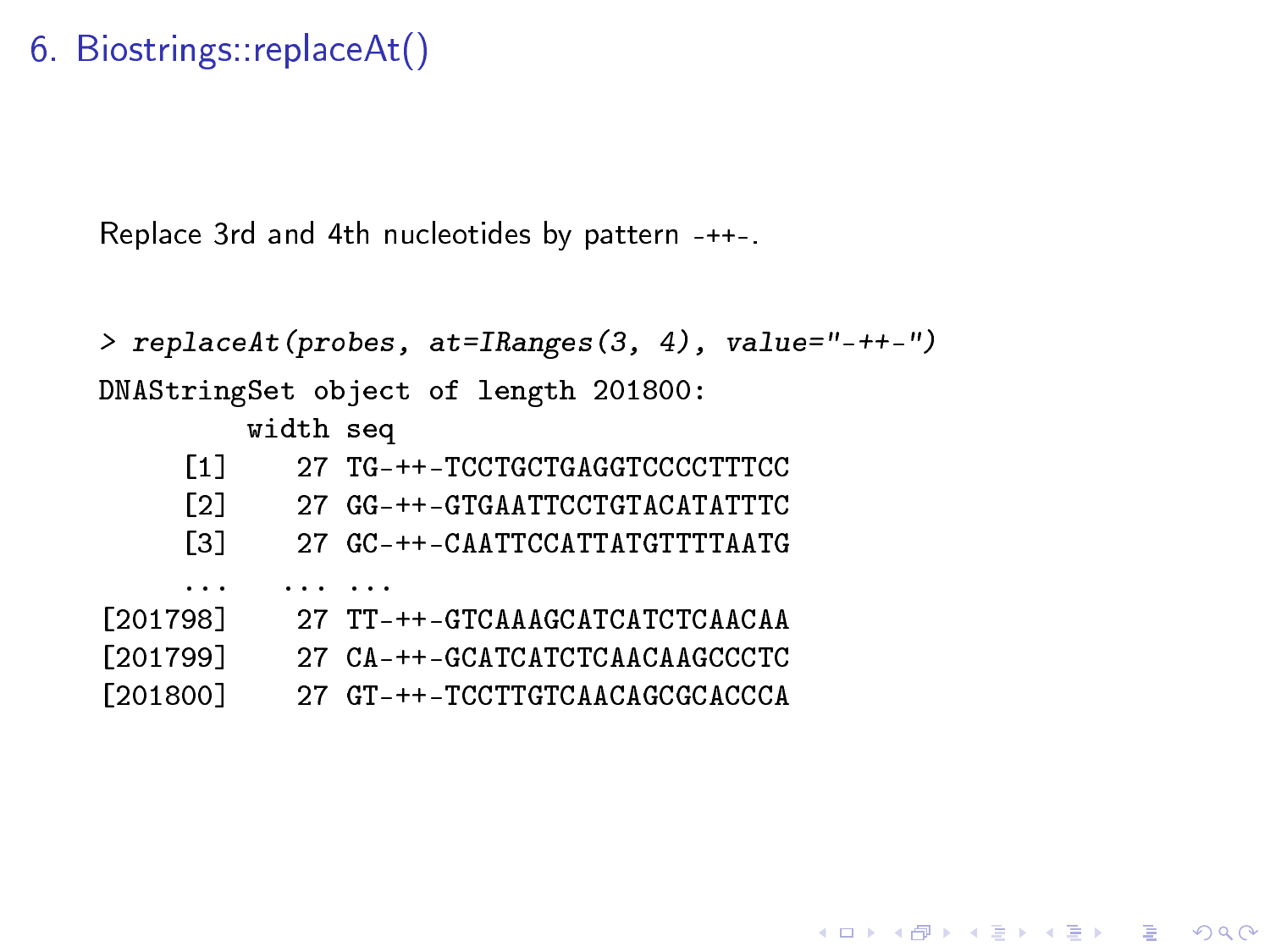If supplied pattern is empty, then performs deletions.

```
> replaceAt(probes, at=IRanges(3, 4), value="")
DNAStringSet object of length 201800:
        width seq
    [1] 23 TGTCCTGCTGAGGTCCCCTTTCC
    [2] 23 GGGTGAATTCCTGTACATATTTC
    [3] 23 GCCAATTCCATTATGTTTTAATG
    ... ... ...
[201798] 23 TTGTCAAAGCATCATCTCAACAA
[201799] 23 CAGCATCATCTCAACAAGCCCTC
[201800] 23 GTTCCTTGTCAACAGCGCACCCA
```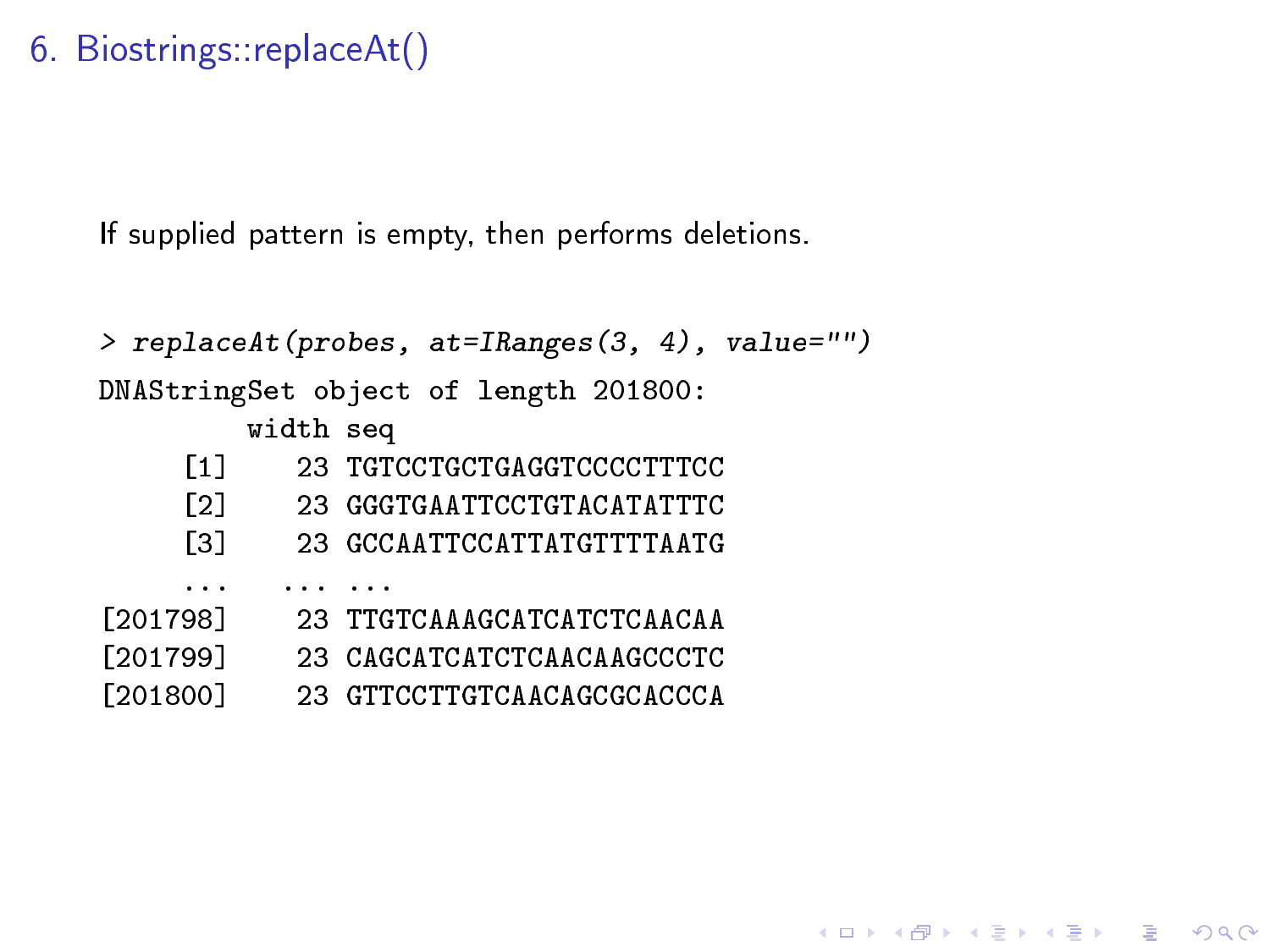If at is a zero-with range, then performs insertions.

```
> replaceAt(probes, at=IRanges(4, 3), value="-++-")
DNAStringSet object of length 201800:
        width seq
    [1] 29 TGG-++-CTCCTGCTGAGGTCCCCTTTCC
    [2] 29 GGC-++-TGTGAATTCCTGTACATATTTC
    [3] 29 GCT-++-TCAATTCCATTATGTTTTAATG
     ... ... ...
[201798] 29 TTC-++-TGTCAAAGCATCATCTCAACAA
[201799] 29 CAA-++-AGCATCATCTCAACAAGCCCTC
[201800] 29 GTG-++-CTCCTTGTCAACAGCGCACCCA
```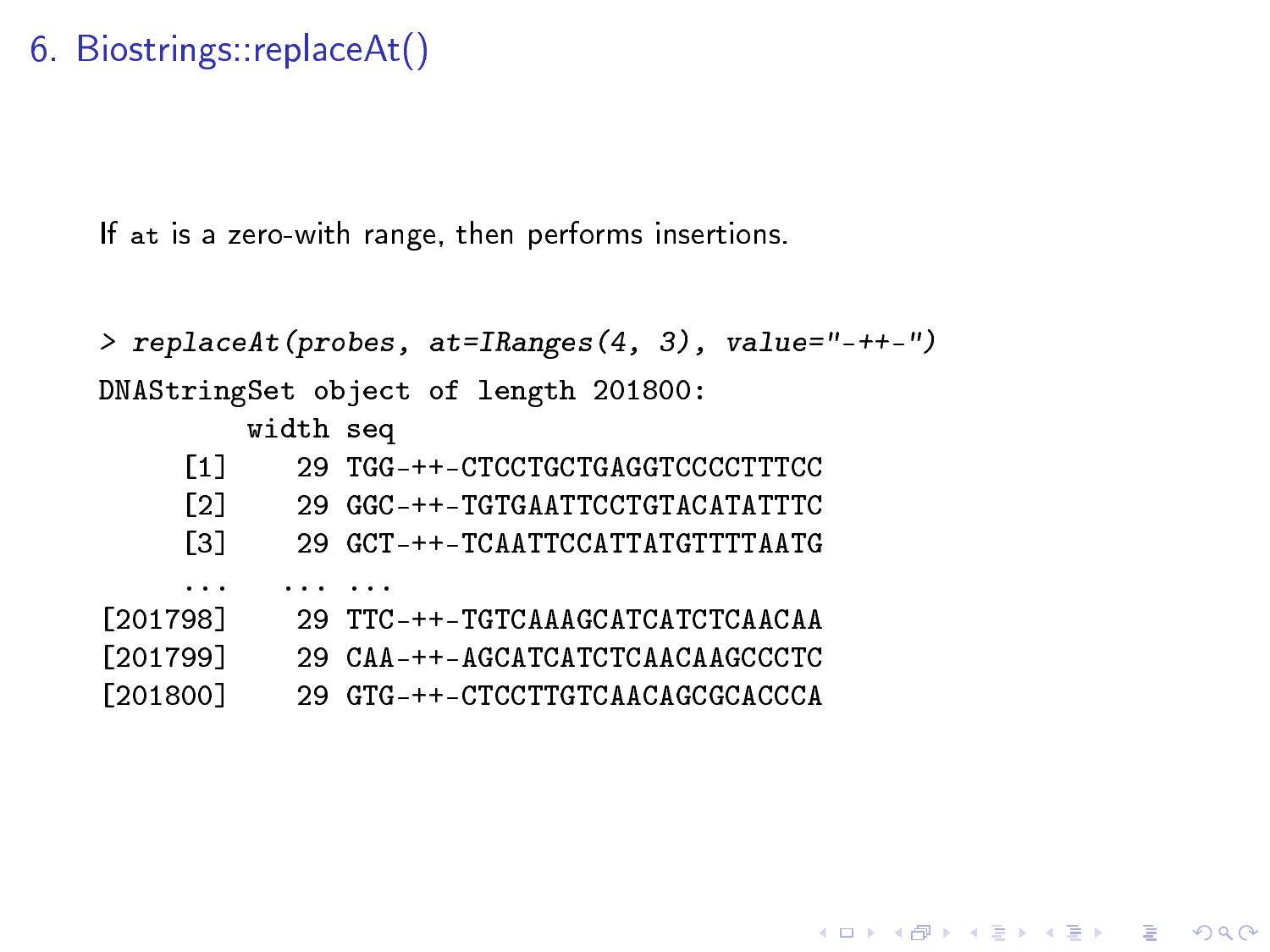Use it in combination with vmatchPattern to replace all the occurences of a given pattern with another pattern:

```
> midx <- vmatchPattern("VCGTT", probes, fixed=FALSE)
> replaceAt(probes, at=midx, value="-++-")
DNAStringSet object of length 201800:
        width seq
    [1] 25 TGGCTCCTGCTGAGGTCCCCTTTCC
    [2] 25 GGCTGTGAATTCCTGTACATATTTC
    [3] 25 GCTTCAATTCCATTATGTTTTAATG
     ... ... ...
[201798] 25 TTCTGTCAAAGCATCATCTCAACAA
[201799] 25 CAAAGCATCATCTCAACAAGCCCTC
[201800] 25 GTGCTCCTTGTCAACAGCGCACCCA
```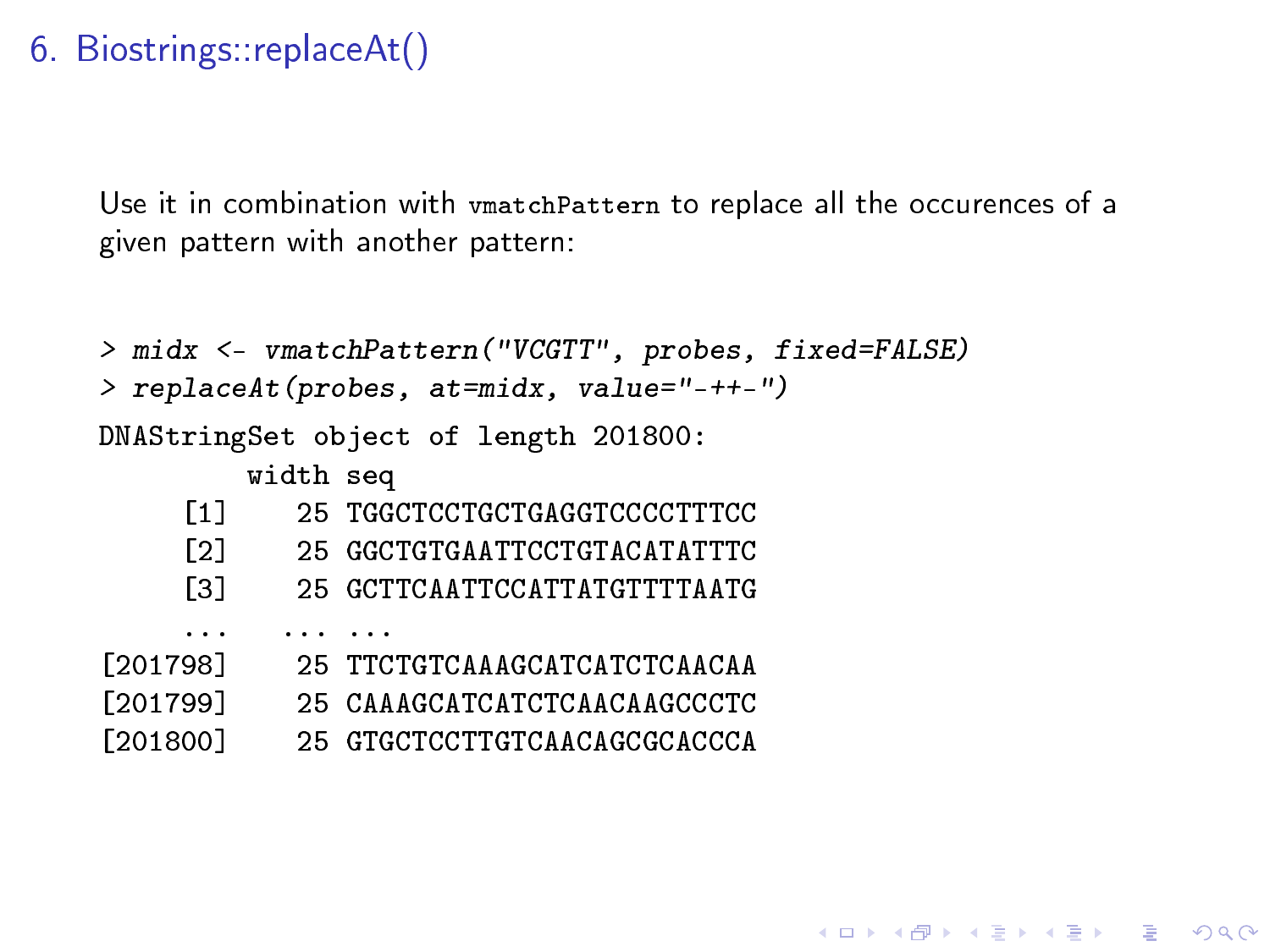#### 7. GRanges as a subscript

> cvg <- RleList(chr1=101:120, chr2=2:-8, chr3=31:40) > gr GRanges object with 10 ranges and 2 metadata columns:<br>segnames ranges strand score GC seqnames ranges strand | score <Rle> <IRanges> <Rle> | <integer> <numeric> a chr2  $1-10$  - | 1  $1.000000$ <br>b chr2  $2-10$  + | 2  $0.888889$ b chr2 2-10 + | 2 0.888889<br>c chr2 3-10 + | 3 0.777778 c  $chr2$  3-10 + . ... ... ... . ... ... h chr3 8-10 + | 8 0.222222 i chr3 9-10 - | 9 0.111111<br>j chr3 10 - | 10 0.000000 chr3 10 ------ seqinfo: 3 sequences from an unspecified genome; no seqlengths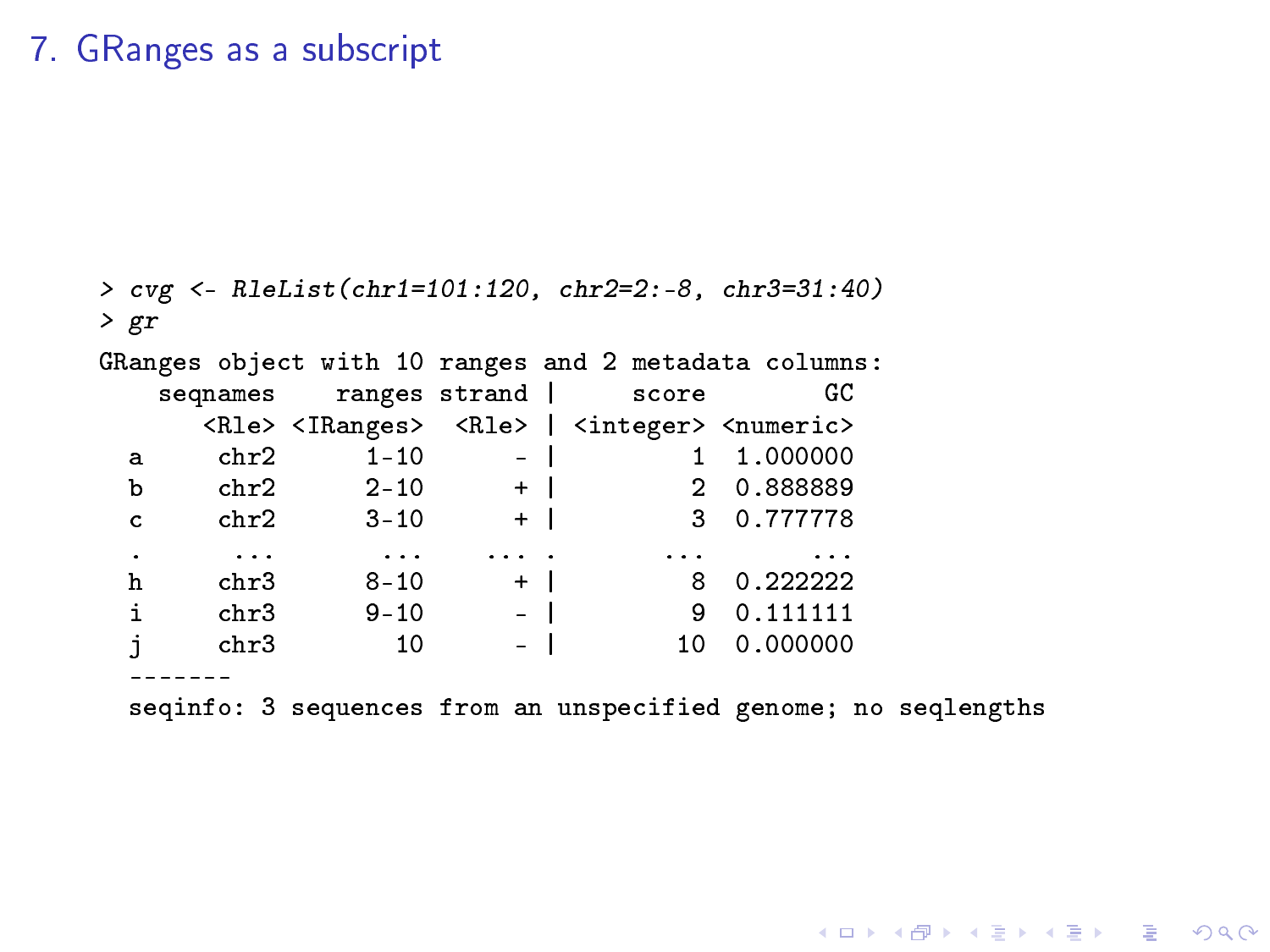#### 7. GRanges as a subscript

```
> cvg[gr]
RleList of length 10
$chr2
integer-Rle of length 10 with 10 runs
 Lengths: 1 1 1 1 1 1 1 1 1 1
 Values : 2 1 0 -1 -2 -3 -4 -5 -6 -7
$chr2
integer-Rle of length 9 with 9 runs
 Lengths: 1 1 1 1 1 1 1 1 1
 Values : 1 0 -1 -2 -3 -4 -5 -6 -7
$chr2
integer-Rle of length 8 with 8 runs
 Lengths: 1 1 1 1 1 1 1 1
 Values : 0 -1 -2 -3 -4 -5 -6 -7
$chr2
integer-Rle of length 7 with 7 runs
 Lengths: 1 1 1 1 1 1 1
 Values : -1 -2 -3 -4 -5 -6 -7
$chr1
integer-Rle of length 6 with 6 runs
 Lengths: 1 1 1 1 1 1
 Values : 105 106 107 108 109 110
...
<5 more elements>
```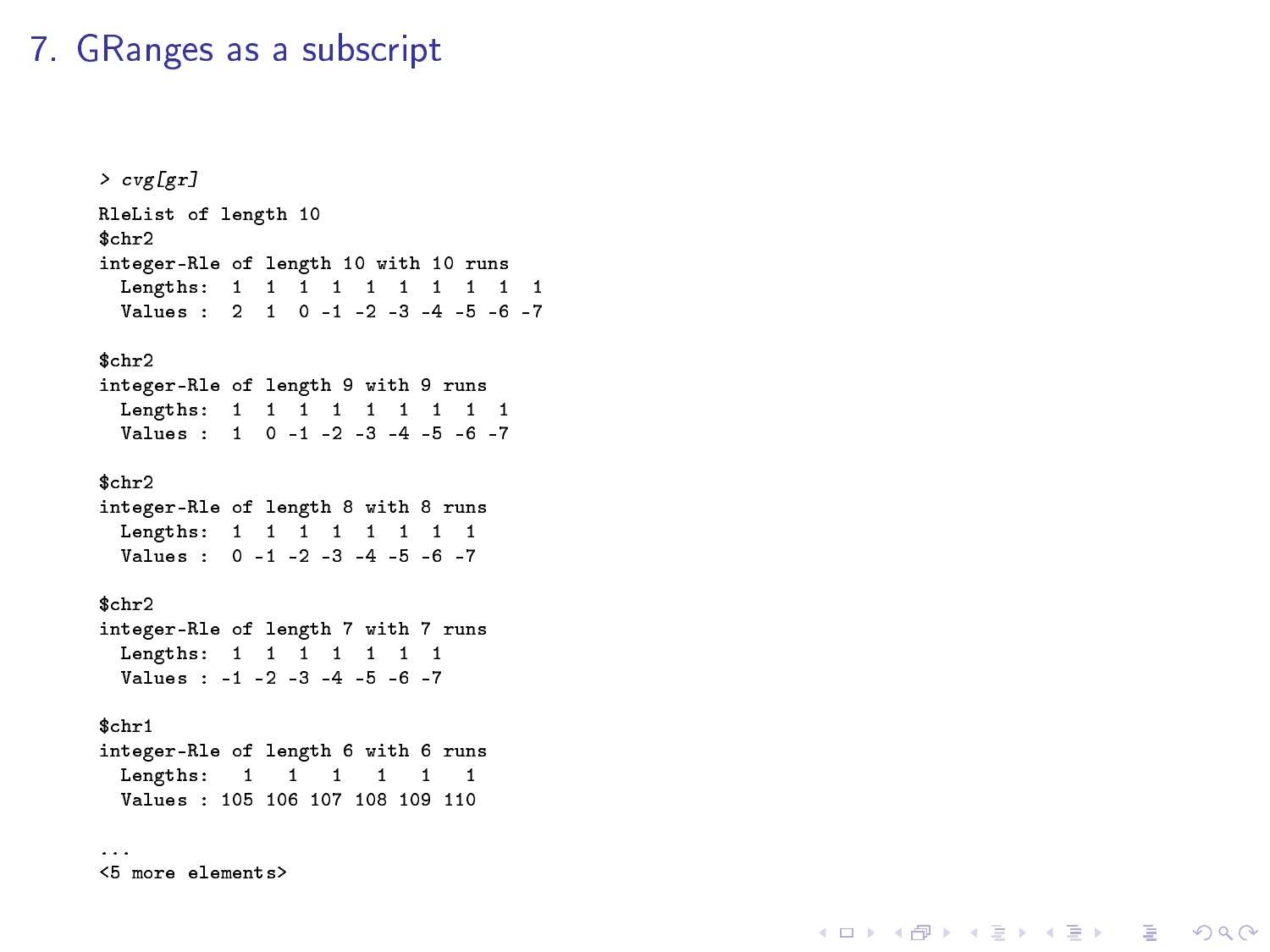#### 8. BSgenomeViews objects

> library(BSgenome.Mmusculus.UCSC.mm10) > genome <- BSgenome.Mmusculus.UCSC.mm10 > library(TxDb.Mmusculus.UCSC.mm10.knownGene) > txdb <- TxDb.Mmusculus.UCSC.mm10.knownGene > ex <- exons(txdb, columns=c("exon\_id", "tx\_name", "gene\_id")) > v <- Views(genome, ex)

**KORKA SERKER ORA**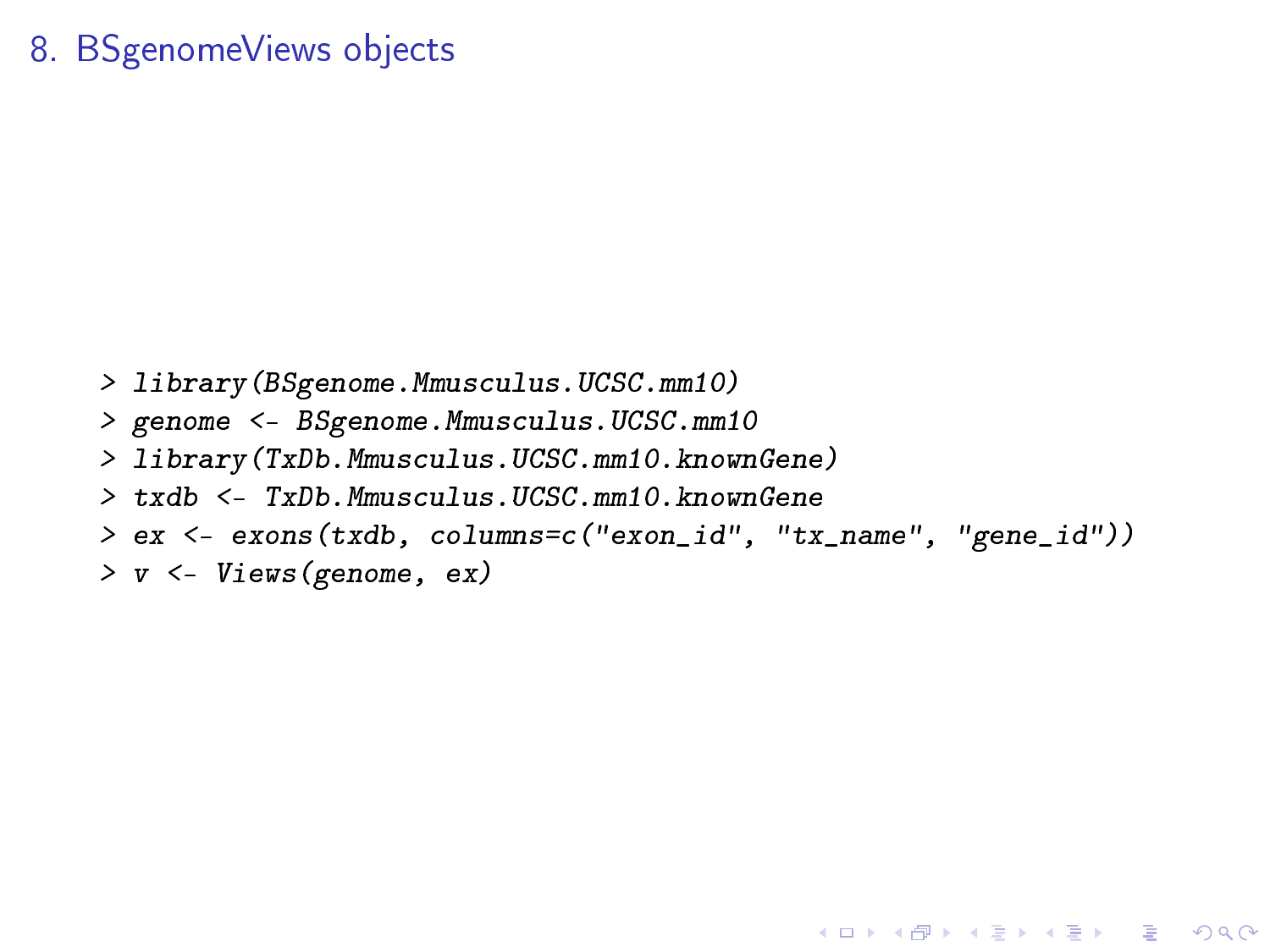#### 8. BSgenomeViews objects

> v

BSgenomeViews object with 447558 views and 3 metadata columns:

|                      |                             | segnames ranges strand                                                             |          | dna l                           |  |
|----------------------|-----------------------------|------------------------------------------------------------------------------------|----------|---------------------------------|--|
|                      | <rle></rle>                 | <iranges> <rle></rle></iranges>                                                    |          | <dnastringset>  </dnastringset> |  |
| $[1]$                |                             | chr1 3073253-3074322                                                               |          | + [AAGGAAAGAGTAGAGAAATG]        |  |
| [2]                  |                             | chr1 3102016-3102125                                                               |          | + [GTGCTTGCTTACAAAAATAT]        |  |
| [3]                  |                             | chr1 3252757-3253236                                                               |          | + [TTCTTCTGTGTACCTTCAAT]        |  |
| $\cdots$             | the company's company's and | $\cdots$                                                                           | $\cdots$ |                                 |  |
|                      |                             | [447556] chrUn_JH584304 58564-58835                                                |          | - [CTGTGGTCCTCAGAGAAATG]        |  |
|                      |                             | [447557] chrUn_JH584304 58564-59690                                                |          | - [CTCTCTGCTGCAGAGAAATG]        |  |
|                      |                             | [447558] chrUn_JH584304 59592-59667                                                |          | - [AGCTGTCCCGGCCTTCTCAG]        |  |
|                      | exon id                     | tx_name gene_id                                                                    |          |                                 |  |
|                      |                             | <integer> <characterlist><characterlist></characterlist></characterlist></integer> |          |                                 |  |
| [1]                  |                             | 1 ENSMUST00000193812.1                                                             |          |                                 |  |
| [2]                  |                             | 2 ENSMUST00000082908.1                                                             |          |                                 |  |
| [3]                  |                             | 3 ENSMUST00000192857.1                                                             |          |                                 |  |
| $\sim$ $\sim$ $\sim$ |                             | $\cdots$                                                                           |          | $\cdots$                        |  |
|                      |                             | [447556] 447556 ENSMUST00000179505.7                                               |          | 66776                           |  |
|                      |                             | [447557] 447557 ENSMUST00000178343.1                                               |          | 66776                           |  |
| [447558]             |                             | 447558 ENSMUST00000179505.7                                                        |          | 66776                           |  |
|                      |                             |                                                                                    |          |                                 |  |
|                      |                             | seqinfo: 239 sequences (1 circular) from mm10 genome                               |          |                                 |  |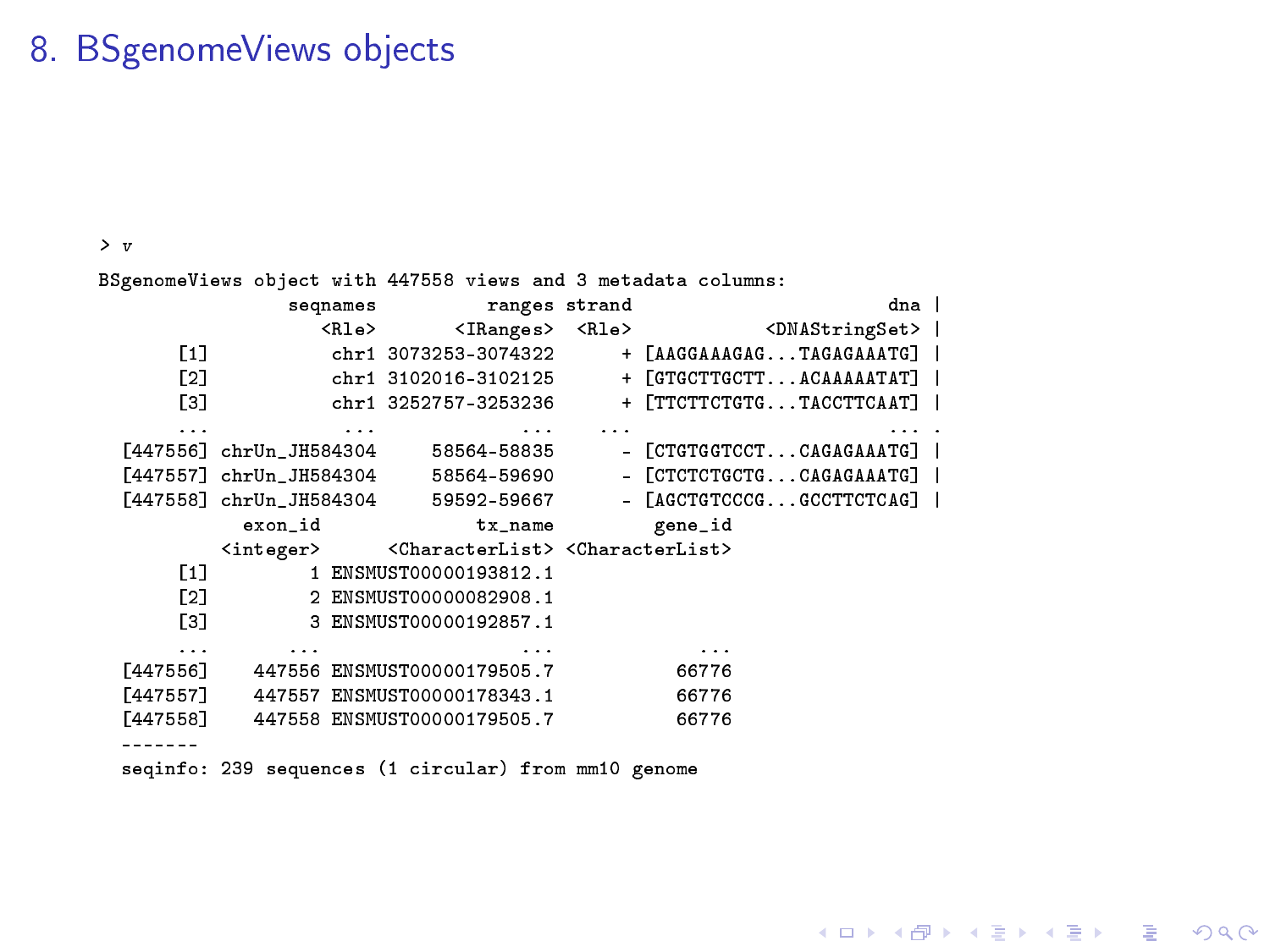#### 8. BSgenomeViews objects

```
> af <- alphabetFrequency(v, baseOnly=TRUE)
> head(af)
```
K ロ ▶ K @ ▶ K 할 ▶ K 할 ▶ | 할 | ⊙Q @

|                        |  |  | A C G Tother |
|------------------------|--|--|--------------|
| $[1,]$ 376 160 206 328 |  |  | 0            |
| $[2,]$ 45 20 20 25     |  |  | 0            |
| $[3,]$ 138 105 86 151  |  |  | 0            |
| $[4,]$ 28 14 30 29     |  |  | 0            |
| $[5,]$ 57 39 20 33     |  |  | 0            |
| $[6,]$ 208 258 204 256 |  |  | 0            |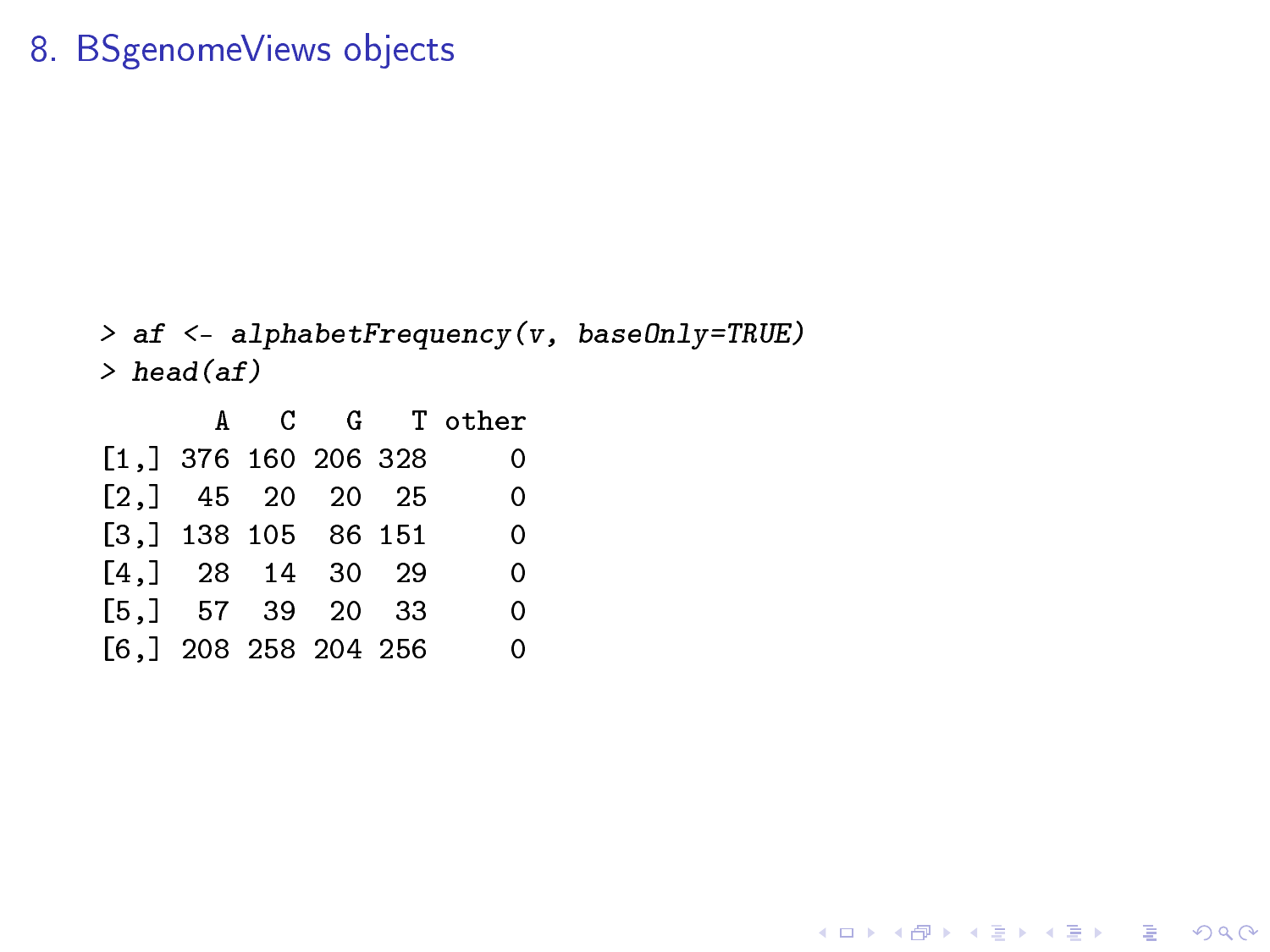9. Pile-up statistics on a BAM file with Rsamtools::pileup()

```
> library(Rsamtools)
> library(RNAseqData.HNRNPC.bam.chr14)
> fl <- RNAseqData.HNRNPC.bam.chr14_BAMFILES[1]
> sbp <- ScanBamParam(which=GRanges("chr14", IRanges(1, 53674770)))
> pp <- PileupParam(distinguish_nucleotides=FALSE,
+ distinguish_strands=FALSE,
+ min_mapq=13,
+ min_base_quality=10,
+ min_nucleotide_depth=4)
> res <- pileup(fl, scanBamParam=sbp, pileupParam=pp)
```
**K ロ X K 레 X K 회 X X 회 X 및 X X X X X 전**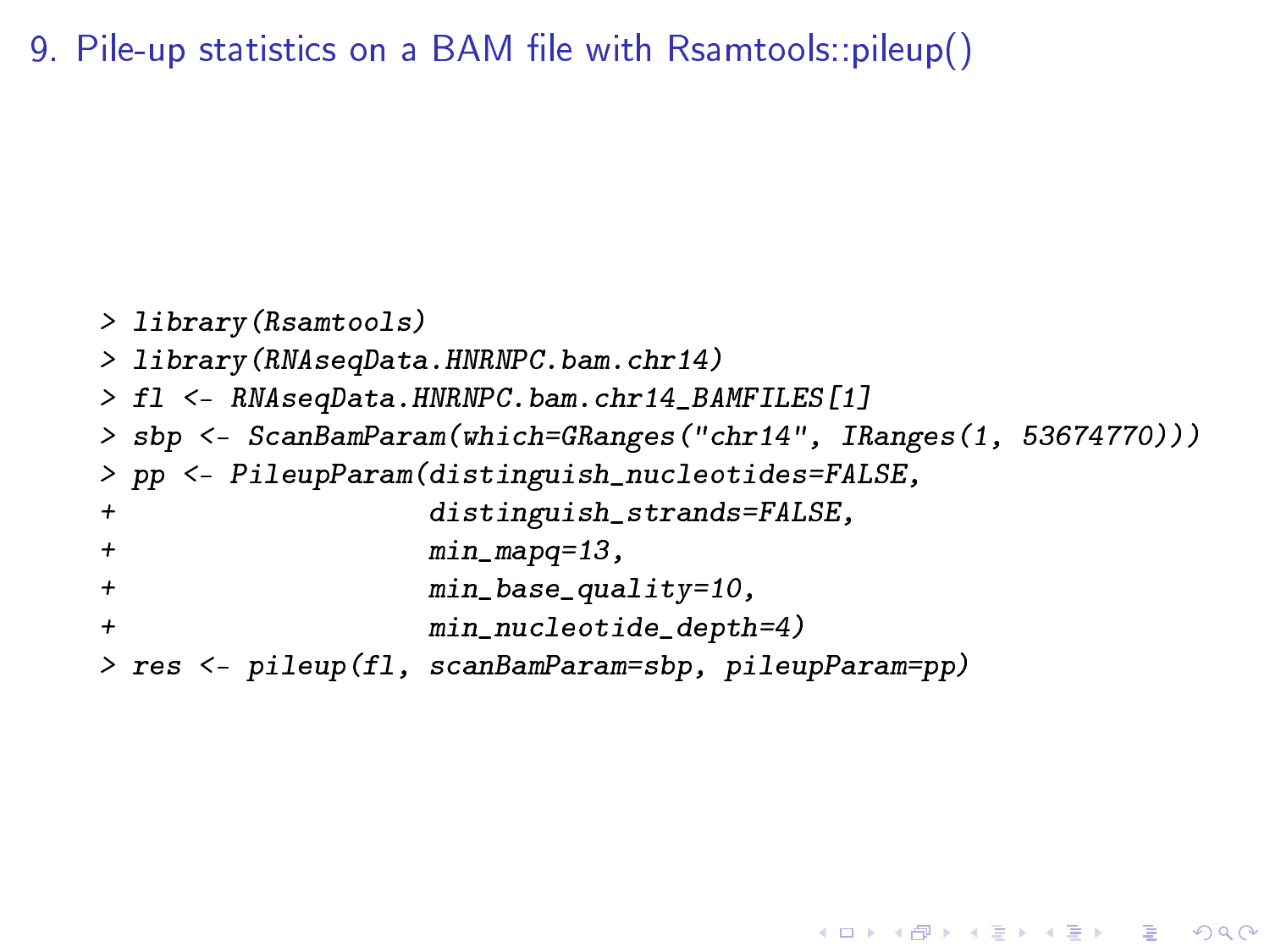9. Pile-up statistics on a BAM file with Rsamtools::pileup()

> dim(res)

[1] 248409 4

> head(res)

|             | seqnames |                | pos count | which_label        |
|-------------|----------|----------------|-----------|--------------------|
| $\mathbf 1$ |          | chr14 19681651 |           | 4 chr14:1-53674770 |
| 2           |          | chr14 19681655 |           | 4 chr14:1-53674770 |
| 3           |          | chr14 19681657 |           | 4 chr14:1-53674770 |
| 4           |          | chr14 19681658 |           | 4 chr14:1-53674770 |
| 5           |          | chr14 19681661 |           | 4 chr14:1-53674770 |
| 6           |          | chr14 19681662 |           | 4 chr14:1-53674770 |

K ロ X x 4 → X ミ X × ミ X → X → ミ X → O Q O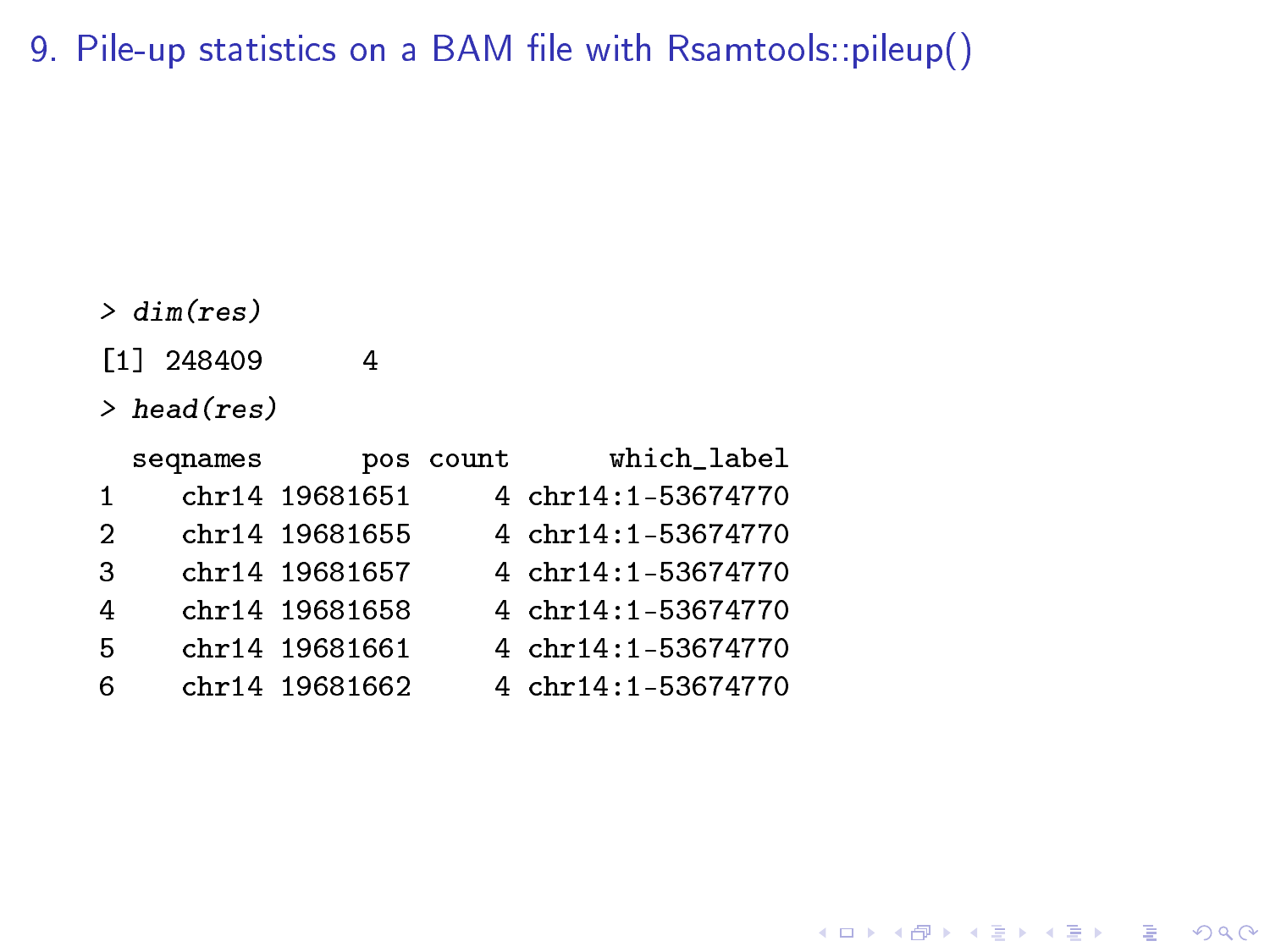10. Merging 2 GRanges objects (added this week)

```
> x
GRanges object with 2 ranges and 3 metadata columns:
       seqnames ranges strand | score a1 a2
          <Rle> <IRanges> <Rle> | <numeric> <integer> <numeric>
  [1] chr1 1-1000 * | 0.45 5 6
  [2] chr2 2000-3000
  -------
  seqinfo: 2 sequences from an unspecified genome; no seqlengths
> y
GRanges object with 3 ranges and 3 metadata columns:<br>segnames ranges strand score b1
       seqnames ranges strand | score b1 b2
          <Rle> <IRanges> <Rle> | <numeric> <integer> <numeric>
  \begin{array}{ccccccccc}\n [1] & \mathrm{chr2} & 150-151 & * & 0.70 & 0 & 1 \\
 21 & \mathrm{chr1} & 1-10 & * & 0.82 & 5 & -2\n\end{array}\begin{array}{ccccccc} \texttt{[2]} & \texttt{chr1} & \texttt{1-10} & * & 0.82 \ \texttt{[3]} & \texttt{chr2} & \texttt{2000-3000} & * & 0.10 \end{array}[3] chr2 2000-3000
  -------
  seqinfo: 2 sequences from an unspecified genome; no seqlengths
```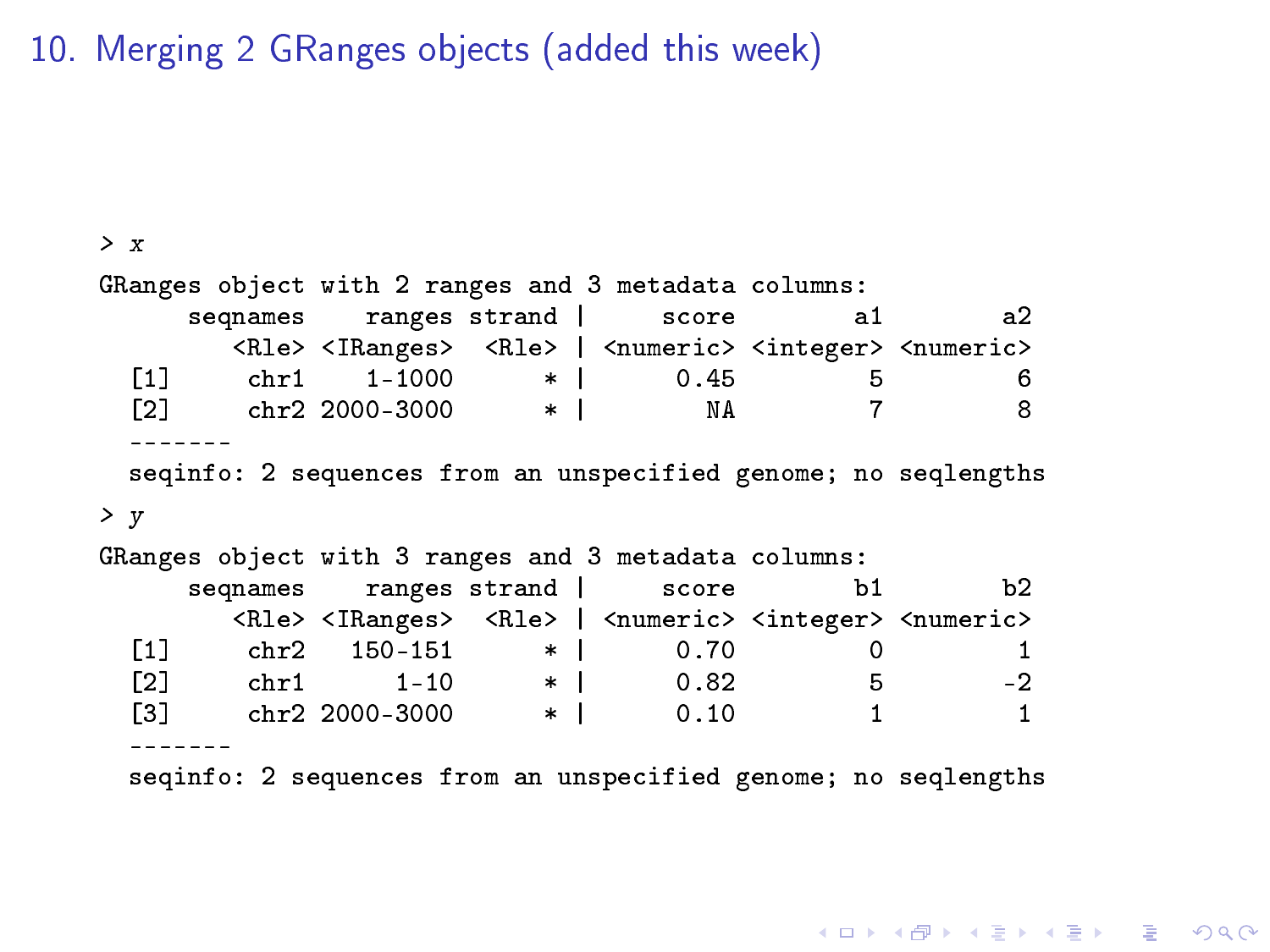#### 10. Merging 2 GRanges objects

```
> merge(x, y)
GRanges object with 1 range and 5 metadata columns:<br>segnames ranges strand | score a1
                 ranges strand | score a1 a2 b1
        <Rle> <IRanges> <Rle> | <numeric> <integer> <numeric> <integer>
  [1] chr2 2000-3000 * | 0.1 7 8 1
            h2<numeric>
  \begin{bmatrix} 1 \end{bmatrix} 1
  -------
  seqinfo: 2 sequences from an unspecified genome; no seqlengths
```